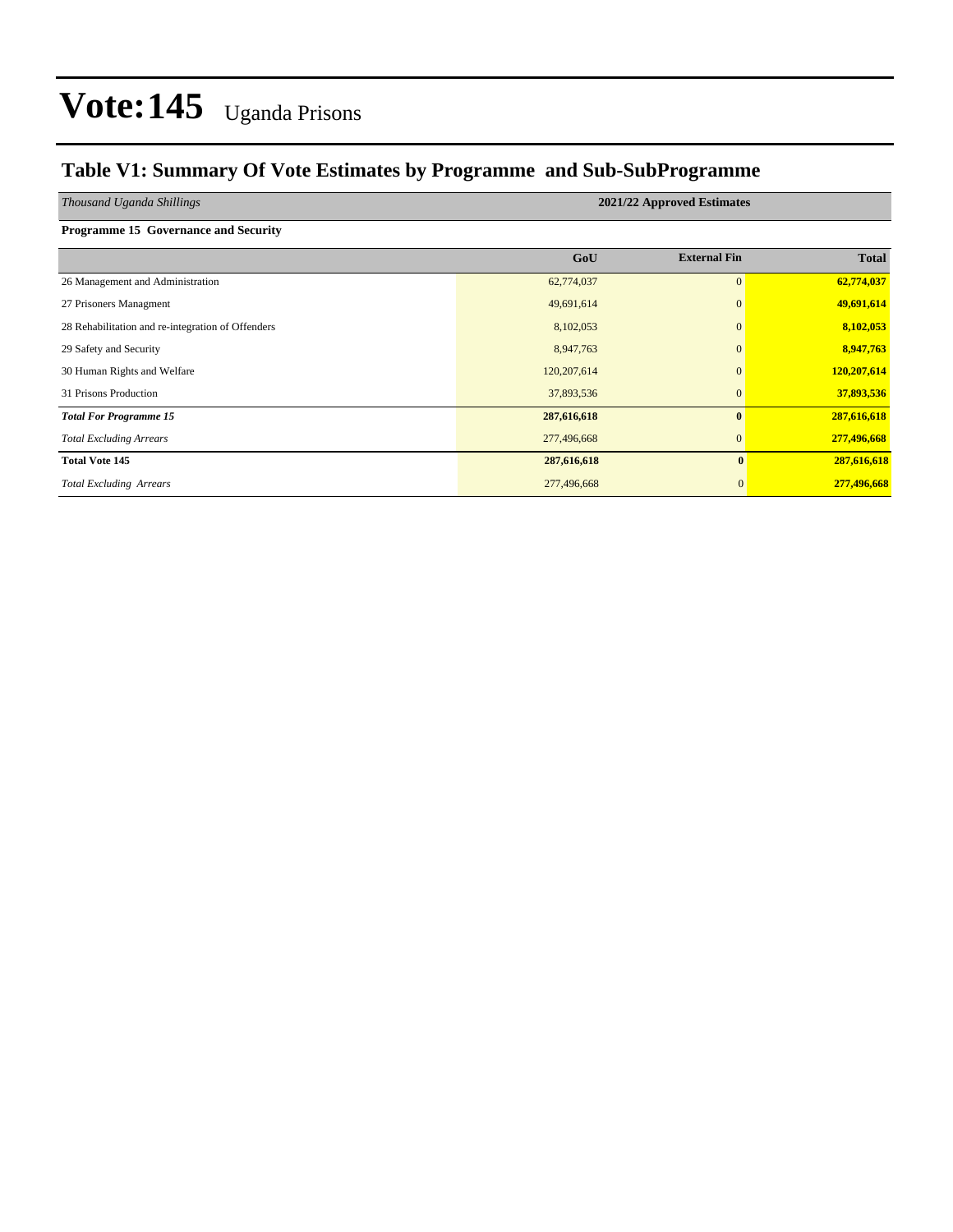### **Table V2: Summary Of Vote Estimates by Sub-SubProgramme,Department and Project**

| Thousand Uganda Shillings                                                 |                  | 2020/21 Approved Budget |                  | 2021/22 Approved Estimates |                  |                               |              |  |  |  |  |
|---------------------------------------------------------------------------|------------------|-------------------------|------------------|----------------------------|------------------|-------------------------------|--------------|--|--|--|--|
| Sub-SubProgramme 26 Management and Administration                         |                  |                         |                  |                            |                  |                               |              |  |  |  |  |
| <b>Recurrent Budget Estimates</b>                                         | Wage             | <b>Non-Wage</b>         | AIA              | Total                      | <b>Wage</b>      | <b>Non-Wage</b>               | <b>Total</b> |  |  |  |  |
| 12 Finance and Administration                                             | 3,710,154        | 25,834,833              | $\boldsymbol{0}$ | 29,544,987                 | 4,008,091        | 26,437,844                    | 30,445,935   |  |  |  |  |
| 13 Corporate Services                                                     | 19,978,198       | 16,244,846              | $\boldsymbol{0}$ | 36,223,044                 | 19,978,198       | 5,938,252                     | 25,916,450   |  |  |  |  |
| 14 Inspectorate and Quality Assurance                                     | 2,870,577        | 700,269                 | $\boldsymbol{0}$ | 3,570,846                  | 2,870,577        | 723,469                       | 3,594,046    |  |  |  |  |
| 22 Policy, Planning and Statistics                                        | $\bf{0}$         | 828,728                 | $\boldsymbol{0}$ | 828,728                    | $\boldsymbol{0}$ | 684,606                       | 684,606      |  |  |  |  |
| <b>Total Recurrent Budget Estimates for Sub-</b><br><b>SubProgramme</b>   | 26,558,929       | 43,608,676              | $\bf{0}$         | 70,167,605                 | 26,856,866       | 33,784,171                    | 60,641,037   |  |  |  |  |
| Development Budget Estimates                                              | <b>GoU Dev't</b> | <b>External Fin</b>     | AIA              | Total                      |                  | <b>GoU Dev't External Fin</b> | <b>Total</b> |  |  |  |  |
| 1643 Retooling of Uganda Prisons Service                                  | 3,615,000        | $\mathbf{0}$            | $\boldsymbol{0}$ | 3,615,000                  | 2,133,000        | $\overline{0}$                | 2,133,000    |  |  |  |  |
| <b>Total Development Budget Estimates for Sub-</b><br><b>SubProgramme</b> | 3,615,000        | $\bf{0}$                | $\bf{0}$         | 3,615,000                  | 2,133,000        | $\bf{0}$                      | 2,133,000    |  |  |  |  |
|                                                                           | GoU              | <b>External Fin</b>     | <b>AIA</b>       | <b>Total</b>               | GoU              | <b>External Fin</b>           | <b>Total</b> |  |  |  |  |
| <b>Total For Sub-SubProgramme 26</b>                                      | 73,782,605       | $\bf{0}$                | $\bf{0}$         | 73,782,605                 | 62,774,037       | $\bf{0}$                      | 62,774,037   |  |  |  |  |
| <b>Total Excluding Arrears</b>                                            | 65,717,775       | $\mathbf{0}$            | $\boldsymbol{0}$ | 65,717,775                 | 62,019,876       | $\overline{0}$                | 62,019,876   |  |  |  |  |
| <b>Sub-SubProgramme 27 Prisoners Managment</b>                            |                  |                         |                  |                            |                  |                               |              |  |  |  |  |
| <b>Recurrent Budget Estimates</b>                                         | <b>Wage</b>      | <b>Non-Wage</b>         | <b>AIA</b>       | <b>Total</b>               | <b>Wage</b>      | <b>Non-Wage</b>               | <b>Total</b> |  |  |  |  |
| 15 Administration of Remand Prisoners                                     | 37,927,584       | 2,815,992               | $\boldsymbol{0}$ | 40,743,576                 | 37,927,584       | 3,036,992                     | 40,964,576   |  |  |  |  |
| 16 Administration of Convicted Prisoners                                  | 8,076,738        | 430,300                 | $\boldsymbol{0}$ | 8,507,038                  | 8,076,738        | 650,300                       | 8,727,038    |  |  |  |  |
| <b>Total Recurrent Budget Estimates for Sub-</b><br><b>SubProgramme</b>   | 46,004,322       | 3,246,292               | $\bf{0}$         | 49,250,614                 | 46,004,322       | 3,687,292                     | 49,691,614   |  |  |  |  |
|                                                                           | GoU              | <b>External Fin</b>     | <b>AIA</b>       | <b>Total</b>               | GoU              | <b>External Fin</b>           | <b>Total</b> |  |  |  |  |
| <b>Total For Sub-SubProgramme 27</b>                                      | 49,250,614       | $\bf{0}$                | $\bf{0}$         | 49,250,614                 | 49,691,614       | $\mathbf{0}$                  | 49,691,614   |  |  |  |  |
| <b>Total Excluding Arrears</b>                                            | 49,250,614       | $\mathbf{0}$            | $\boldsymbol{0}$ | 49,250,614                 | 49,691,614       | $\overline{0}$                | 49,691,614   |  |  |  |  |
| Sub-SubProgramme 28 Rehabilitation and re-integration of Offenders        |                  |                         |                  |                            |                  |                               |              |  |  |  |  |
| <b>Recurrent Budget Estimates</b>                                         | <b>Wage</b>      | <b>Non-Wage</b>         | <b>AIA</b>       | <b>Total</b>               | <b>Wage</b>      | <b>Non-Wage</b>               | <b>Total</b> |  |  |  |  |
| 17 Offender Education and Training                                        | 641,013          | 1.504.540               | $\boldsymbol{0}$ | 2.145.553                  | 641,013          | 6,641,040                     | 7,282,053    |  |  |  |  |
| 18 Social Rehabilitation and Re-integration                               | $\boldsymbol{0}$ | 714,000                 | $\boldsymbol{0}$ | 714,000                    | $\boldsymbol{0}$ | 820,000                       | 820,000      |  |  |  |  |
| <b>Total Recurrent Budget Estimates for Sub-</b><br><b>SubProgramme</b>   | 641,013          | 2,218,540               | $\bf{0}$         | 2,859,553                  | 641,013          | 7,461,040                     | 8,102,053    |  |  |  |  |
|                                                                           | GoU              | <b>External Fin</b>     | <b>AIA</b>       | <b>Total</b>               | GoU              | <b>External Fin</b>           | <b>Total</b> |  |  |  |  |
| <b>Total For Sub-SubProgramme 28</b>                                      | 2,859,553        | $\bf{0}$                | $\bf{0}$         | 2,859,553                  | 8,102,053        | $\bf{0}$                      | 8,102,053    |  |  |  |  |
| <b>Total Excluding Arrears</b>                                            | 2,859,553        | $\boldsymbol{0}$        | $\boldsymbol{0}$ | 2,859,553                  | 8,102,053        | $\mathbf{0}$                  | 8,102,053    |  |  |  |  |
| Sub-SubProgramme 29 Safety and Security                                   |                  |                         |                  |                            |                  |                               |              |  |  |  |  |
| <b>Recurrent Budget Estimates</b>                                         | <b>Wage</b>      | Non-Wage                | AIA              | <b>Total</b>               | <b>Wage</b>      | Non-Wage                      | <b>Total</b> |  |  |  |  |
| 19 Security Operations                                                    | 3,033,163        | 3,145,320               | $\boldsymbol{0}$ | 6,178,483                  | 3,033,163        | 5,914,600                     | 8,947,763    |  |  |  |  |
| <b>Total Recurrent Budget Estimates for Sub-</b><br><b>SubProgramme</b>   | 3,033,163        | 3,145,320               | 0                | 6,178,483                  | 3,033,163        | 5,914,600                     | 8,947,763    |  |  |  |  |
|                                                                           | GoU              | <b>External Fin</b>     | AIA              | <b>Total</b>               | GoU              | <b>External Fin</b>           | <b>Total</b> |  |  |  |  |
| <b>Total For Sub-SubProgramme 29</b>                                      | 6,178,483        | $\bf{0}$                | $\bf{0}$         | 6,178,483                  | 8,947,763        | $\pmb{0}$                     | 8,947,763    |  |  |  |  |
| <b>Total Excluding Arrears</b>                                            | 6,178,483        | $\boldsymbol{0}$        | $\boldsymbol{0}$ | 6,178,483                  | 8,947,763        | $\boldsymbol{0}$              | 8,947,763    |  |  |  |  |
| Sub-SubProgramme 30 Human Rights and Welfare                              |                  |                         |                  |                            |                  |                               |              |  |  |  |  |
| <b>Recurrent Budget Estimates</b>                                         | <b>Wage</b>      | Non-Wage                | AIA              | <b>Total</b>               | <b>Wage</b>      | Non-Wage                      | <b>Total</b> |  |  |  |  |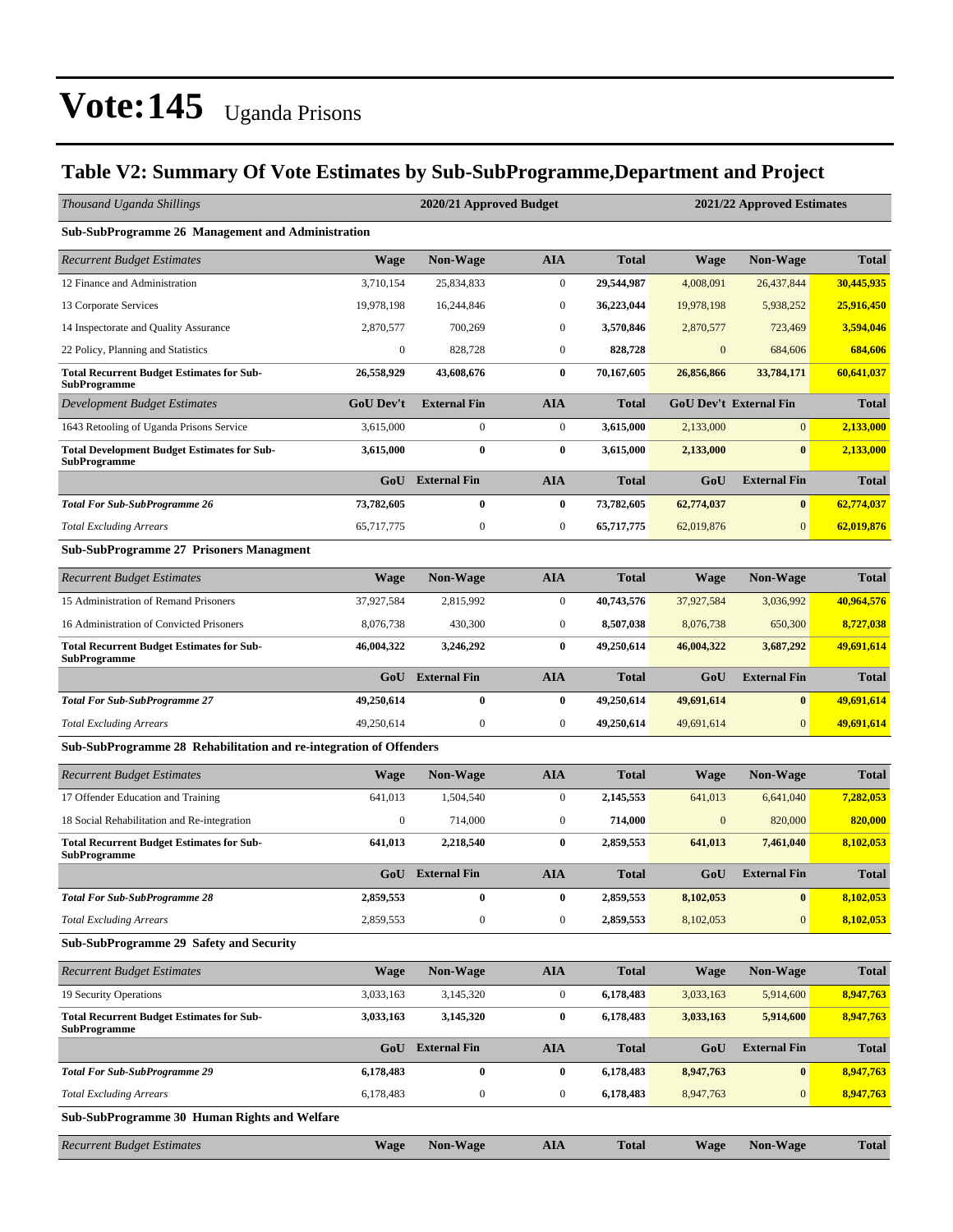| 04 Prison Medical Services                                                               | 2.756.833        | 2.575.663           | $\mathbf{0}$   | 5.332.496    | 2,756,833   | 2,836,813                     | 5,593,646    |
|------------------------------------------------------------------------------------------|------------------|---------------------|----------------|--------------|-------------|-------------------------------|--------------|
| 20 Care and Human Rights                                                                 | 936,148          | 115,633,296         | $\mathbf{0}$   | 116.569.444  | 936,148     | 110,421,101                   | 111,357,249  |
| 21 Social Welfare Services                                                               | 880,261          | 1,370,125           | $\mathbf{0}$   | 2,250,386    | 880,261     | 2,376,458                     | 3,256,719    |
| <b>Total Recurrent Budget Estimates for Sub-</b><br><b>SubProgramme</b>                  | 4,573,242        | 119,579,084         | $\bf{0}$       | 124,152,326  | 4,573,242   | 115,634,372                   | 120,207,614  |
|                                                                                          | GoU              | <b>External Fin</b> | <b>AIA</b>     | <b>Total</b> | GoU         | <b>External Fin</b>           | <b>Total</b> |
| <b>Total For Sub-SubProgramme 30</b>                                                     | 124,152,326      | $\bf{0}$            | $\bf{0}$       | 124,152,326  | 120,207,614 | $\mathbf{0}$                  | 120,207,614  |
| <b>Total Excluding Arrears</b>                                                           | 107,136,815      | $\mathbf{0}$        | $\mathbf{0}$   | 107,136,815  | 110,841,825 | $\mathbf{0}$                  | 110,841,825  |
| <b>Sub-SubProgramme 31 Prisons Production</b>                                            |                  |                     |                |              |             |                               |              |
| <b>Development Budget Estimates</b>                                                      | <b>GoU Dev't</b> | <b>External Fin</b> | <b>AIA</b>     | <b>Total</b> |             | <b>GoU Dev't External Fin</b> | <b>Total</b> |
| 0386 Assistance to the UPS                                                               | 19,135,996       | $\overline{0}$      | $\overline{0}$ | 19,135,996   | $\Omega$    | $\Omega$                      | $\mathbf{0}$ |
| 1395 The maize seed and cotton production project under<br><b>Uganda Prisons Service</b> | 7,855,540        | $\mathbf{0}$        | $\mathbf{0}$   | 7,855,540    | 33,953,536  | $\Omega$                      | 33,953,536   |
| 1443 Revitalisation of Prison Industries                                                 | 6,670,000        | $\overline{0}$      | $\overline{0}$ | 6,670,000    | 3,940,000   | $\Omega$                      | 3,940,000    |
| <b>Total Development Budget Estimates for Sub-</b><br><b>SubProgramme</b>                | 33,661,536       | $\bf{0}$            | $\bf{0}$       | 33,661,536   | 37,893,536  | $\bf{0}$                      | 37,893,536   |
|                                                                                          | GoU              | <b>External Fin</b> | <b>AIA</b>     | <b>Total</b> | GoU         | <b>External Fin</b>           | <b>Total</b> |
| <b>Total For Sub-SubProgramme 31</b>                                                     | 33,661,536       | $\bf{0}$            | $\bf{0}$       | 33,661,536   | 37,893,536  | $\vert 0 \vert$               | 37,893,536   |
| <b>Total Excluding Arrears</b>                                                           | 33,661,536       | $\overline{0}$      | $\mathbf{0}$   | 33,661,536   | 37,893,536  | $\mathbf{0}$                  | 37,893,536   |
| <b>Total Vote 145</b>                                                                    | 289,885,118      | $\mathbf{0}$        | $\bf{0}$       | 289,885,118  | 287,616,618 | $\mathbf{0}$                  | 287,616,618  |
| <b>Total Excluding Arrears</b>                                                           | 264,804,777      | 0                   | $\mathbf{0}$   | 264,804,777  | 277,496,668 | $\mathbf{0}$                  | 277,496,668  |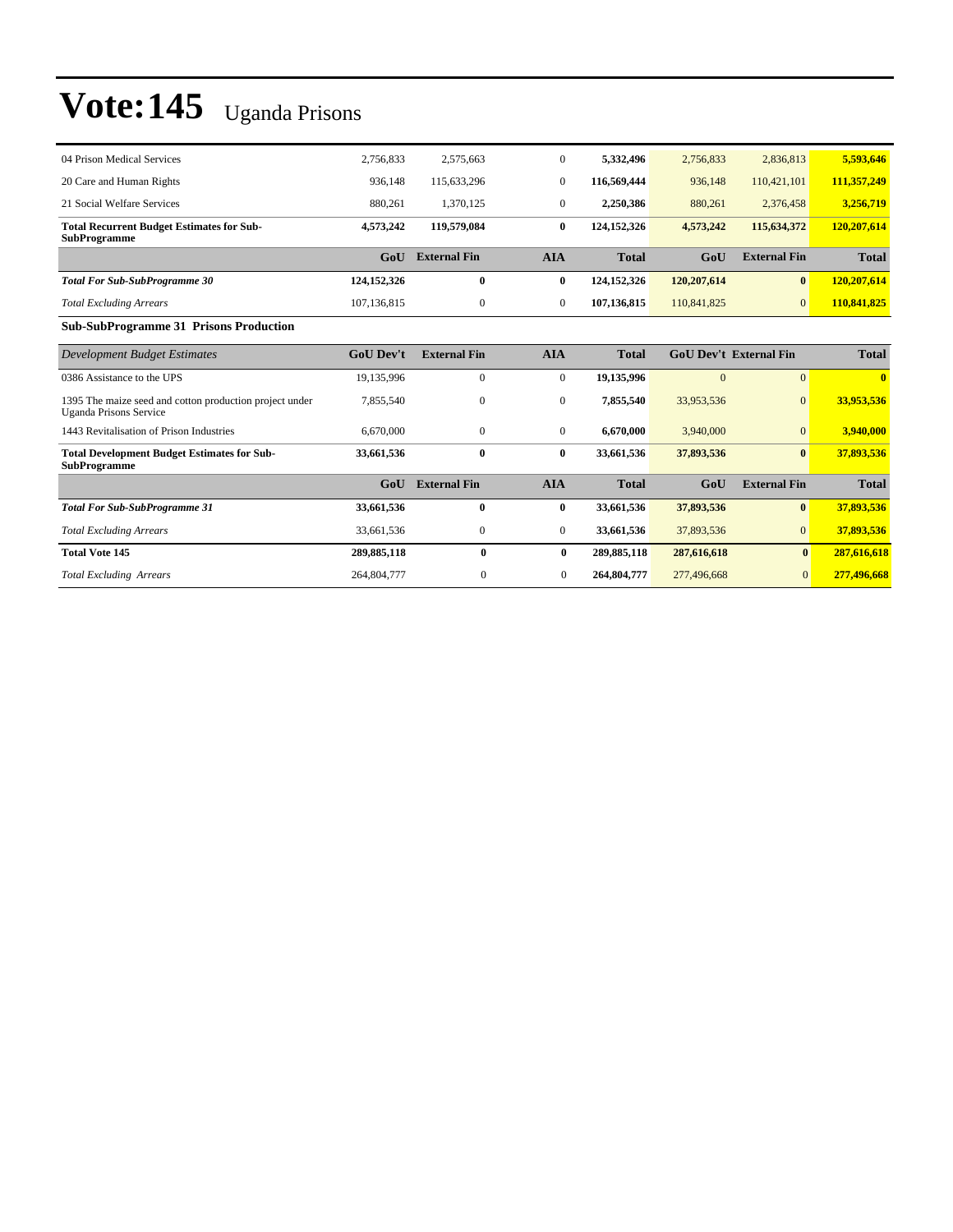### **Table V3: Summary Vote Estimates by Item**

| Thousand Uganda Shillings                                   |             | 2020/21 Approved Budget |                  |              | 2021/22 Approved Estimates |                     |              |  |
|-------------------------------------------------------------|-------------|-------------------------|------------------|--------------|----------------------------|---------------------|--------------|--|
|                                                             | GoU         | <b>External Fin</b>     | AIA              | <b>Total</b> | GoU                        | <b>External Fin</b> | <b>Total</b> |  |
| Employees, Goods and Services (Outputs Provided)            | 248,699,637 | $\bf{0}$                | $\bf{0}$         | 248,699,637  | 239,393,131                | $\bf{0}$            | 239,393,131  |  |
| 211101 General Staff Salaries                               | 80,646,961  | $\bf{0}$                | $\bf{0}$         | 80,646,961   | 80,944,897                 | $\bf{0}$            | 80,944,897   |  |
| 211103 Allowances (Inc. Casuals, Temporary)                 | 3,422,802   | $\bf{0}$                | 0                | 3,422,802    | 2,497,213                  | $\bf{0}$            | 2,497,213    |  |
| 211104 Statutory salaries                                   | 163,708     | $\bf{0}$                | $\bf{0}$         | 163,708      | 163,708                    | $\bf{0}$            | 163,708      |  |
| 212102 Pension for General Civil Service                    | 7,114,524   | $\bf{0}$                | 0                | 7,114,524    | 7,275,762                  | $\bf{0}$            | 7,275,762    |  |
| 213001 Medical expenses (To employees)                      | 711,933     | $\bf{0}$                | $\bf{0}$         | 711,933      | 411,933                    | $\bf{0}$            | 411,933      |  |
| 213002 Incapacity, death benefits and funeral expenses      | 286,000     | $\bf{0}$                | 0                | 286,000      | 426,000                    | $\bf{0}$            | 426,000      |  |
| 213004 Gratuity Expenses                                    | 2,764,701   | $\bf{0}$                | $\bf{0}$         | 2,764,701    | 3,070,717                  | $\bf{0}$            | 3,070,717    |  |
| 221001 Advertising and Public Relations                     | 164,480     | $\bf{0}$                | $\bf{0}$         | 164,480      | 164,480                    | $\bf{0}$            | 164,480      |  |
| 221002 Workshops and Seminars                               | 848,500     | $\bf{0}$                | 0                | 848,500      | 102,500                    | $\bf{0}$            | 102,500      |  |
| 221003 Staff Training                                       | 15,268,452  | $\bf{0}$                | $\bf{0}$         | 15,268,452   | 5,644,358                  | $\bf{0}$            | 5,644,358    |  |
| 221004 Recruitment Expenses                                 | 267,000     | $\bf{0}$                | $\bf{0}$         | 267,000      | $\bf{0}$                   | $\bf{0}$            | $\bf{0}$     |  |
| 221006 Commissions and related charges                      | 650,000     | $\bf{0}$                | $\bf{0}$         | 650,000      | 1,662,000                  | $\bf{0}$            | 1,662,000    |  |
| 221007 Books, Periodicals & Newspapers                      | 10,080      | $\bf{0}$                | 0                | 10,080       | 10,080                     | $\bf{0}$            | 10,080       |  |
| 221008 Computer supplies and Information Technology<br>(TT) | 88,000      | $\bf{0}$                | 0                | 88,000       | 591,000                    | $\bf{0}$            | 591,000      |  |
| 221009 Welfare and Entertainment                            | 372,000     | $\bf{0}$                | 0                | 372,000      | 122,000                    | $\bf{0}$            | 122,000      |  |
| 221010 Special Meals and Drinks                             | 81,478,859  | $\bf{0}$                | $\bf{0}$         | 81,478,859   | 80,052,500                 | $\bf{0}$            | 80,052,500   |  |
| 221011 Printing, Stationery, Photocopying and Binding       | 1,876,256   | $\bf{0}$                | $\bf{0}$         | 1,876,256    | 1,376,134                  | $\bf{0}$            | 1,376,134    |  |
| 221012 Small Office Equipment                               | 970,000     | $\bf{0}$                | $\bf{0}$         | 970,000      | 820,000                    | $\bf{0}$            | 820,000      |  |
| 221016 IFMS Recurrent costs                                 | 147,000     | $\bf{0}$                | 0                | 147,000      | 147,000                    | $\bf{0}$            | 147,000      |  |
| 221017 Subscriptions                                        | 9,894       | $\bf{0}$                | $\bf{0}$         | 9,894        | 9,894                      | $\bf{0}$            | 9,894        |  |
| 221020 IPPS Recurrent Costs                                 | 21,250      | $\bf{0}$                | $\bf{0}$         | 21,250       | 21,250                     | $\bf{0}$            | 21,250       |  |
| 222001 Telecommunications                                   | 302,000     | $\bf{0}$                | $\bf{0}$         | 302,000      | 426,000                    | $\bf{0}$            | 426,000      |  |
| 223003 Rent – (Produced Assets) to private entities         | 1,275,000   | $\bf{0}$                | $\bf{0}$         | 1,275,000    | 1,620,312                  | $\bf{0}$            | 1,620,312    |  |
| 223005 Electricity                                          | 3,704,028   | $\bf{0}$                | $\bf{0}$         | 3,704,028    | 3,704,028                  | $\bf{0}$            | 3,704,028    |  |
| 223006 Water                                                | 7,054,255   | $\bf{0}$                | 0                | 7,054,255    | 7,054,225                  | $\bf{0}$            | 7,054,225    |  |
| 223007 Other Utilities- (fuel, gas, firewood, charcoal)     | 862,450     | $\bf{0}$                | 0                | 862,450      | 1,662,500                  | $\bf{0}$            | 1,662,500    |  |
| 224001 Medical Supplies                                     | 239,380     | $\bf{0}$                | $\bf{0}$         | 239,380      | 239,380                    | $\bf{0}$            | 239,380      |  |
| 224004 Cleaning and Sanitation                              | 327,650     | $\bf{0}$                | $\bf{0}$         | 327,650      | 1,317,650                  | $\bf{0}$            | 1,317,650    |  |
| 224005 Uniforms, Beddings and Protective Gear               | 4,545,717   | $\bf{0}$                | 0                | 4,545,717    | 5,132,670                  | $\bf{0}$            | 5,132,670    |  |
| 224006 Agricultural Supplies                                | 9,526,396   | $\bf{0}$                | $\bf{0}$         | 9,526,396    | 9,424,860                  | $\bf{0}$            | 9,424,860    |  |
| 225001 Consultancy Services- Short term                     | 3,310,000   | $\bf{0}$                | $\bf{0}$         | 3,310,000    | 768,000                    | $\bf{0}$            | 768,000      |  |
| 227001 Travel inland                                        | 2,727,423   | $\bf{0}$                | $\boldsymbol{0}$ | 2,727,423    | 2,585,461                  | $\boldsymbol{0}$    | 2,585,461    |  |
| 227002 Travel abroad                                        | 152,550     | $\bf{0}$                | $\bf{0}$         | 152,550      | $\bf{0}$                   | $\bf{0}$            | $\bf{0}$     |  |
| 227003 Carriage, Haulage, Freight and transport hire        | 386,915     | $\bf{0}$                | 0                | 386,915      | 386,915                    | $\bf{0}$            | 386,915      |  |
| 227004 Fuel, Lubricants and Oils                            | 4,402,833   | $\bf{0}$                | $\bf{0}$         | 4,402,833    | 5,587,704                  | $\bf{0}$            | 5,587,704    |  |
| 228001 Maintenance - Civil                                  | 2,600,000   | $\bf{0}$                | $\bf{0}$         | 2,600,000    | 5,000,000                  | $\bf{0}$            | 5,000,000    |  |
| 228002 Maintenance - Vehicles                               | 2,018,000   | $\bf{0}$                | $\boldsymbol{0}$ | 2,018,000    | 3,518,000                  | $\bf{0}$            | 3,518,000    |  |
| 228003 Maintenance – Machinery, Equipment $\&$<br>Furniture | 1,665,991   | $\bf{0}$                | $\bf{0}$         | 1,665,991    | 1,645,000                  | $\bf{0}$            | 1,645,000    |  |
| 228004 Maintenance - Other                                  | 470,000     | $\bf{0}$                | 0                | 470,000      | 705,000                    | $\bf{0}$            | 705,000      |  |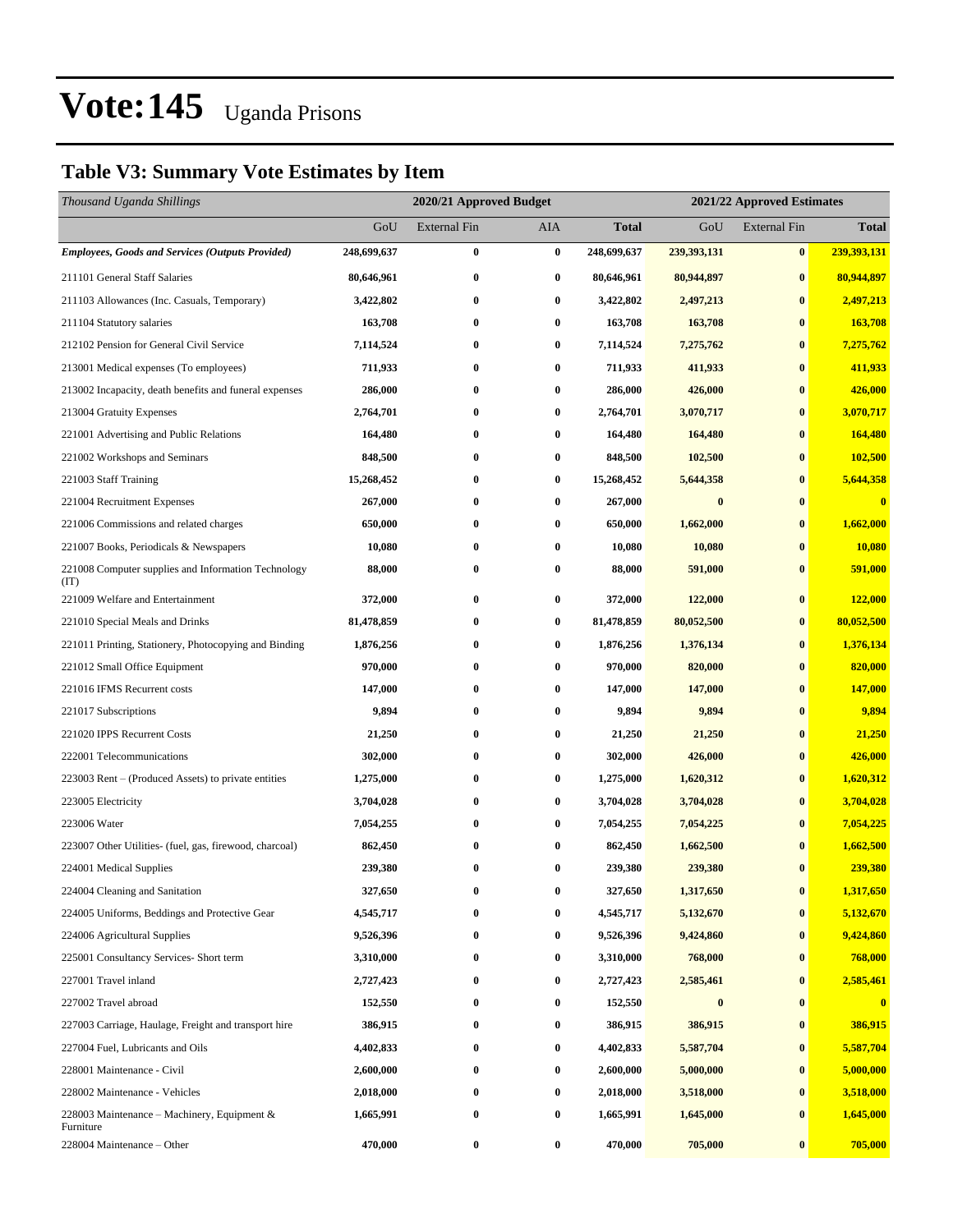| 229201 Sale of goods purchased for resale                          | 5,794,500   | $\mathbf{0}$ | $\bf{0}$       | 5,794,500   | 3,050,050    | $\mathbf{0}$   | 3,050,050               |
|--------------------------------------------------------------------|-------------|--------------|----------------|-------------|--------------|----------------|-------------------------|
| 282101 Donations                                                   | 52,149      | $\bf{0}$     | 0              | 52,149      | 51,950       | $\bf{0}$       | 51,950                  |
| <b>Grants, Transfers and Subsides (Outputs Funded)</b>             | 600,000     | $\bf{0}$     | $\bf{0}$       | 600,000     | 1,000,000    | $\bf{0}$       | 1,000,000               |
| 263104 Transfers to other govt. Units (Current)                    | 600,000     | $\bf{0}$     | $\bf{0}$       | 600,000     | 1,000,000    | $\bf{0}$       | 1,000,000               |
| <b>Investment</b> (Capital Purchases)                              | 15,505,140  | $\bf{0}$     | $\bf{0}$       | 15,505,140  | 37,103,536   | $\bf{0}$       | 37,103,536              |
| 281503 Engineering and Design Studies & Plans for<br>capital works | 200,000     | $\bf{0}$     | $\bf{0}$       | 200,000     | $\bf{0}$     | $\mathbf{0}$   | $\bf{0}$                |
| 281504 Monitoring, Supervision & Appraisal of Capital<br>work      | 104,140     | $\bf{0}$     | $\bf{0}$       | 104,140     | 87,537       | $\mathbf{0}$   | 87,537                  |
| 311101 Land                                                        | 800,000     | $\bf{0}$     | $\bf{0}$       | 800,000     | $\mathbf{0}$ | $\mathbf{0}$   | $\overline{\mathbf{0}}$ |
| 312101 Non-Residential Buildings                                   | 1,000,000   | $\mathbf{0}$ | $\bf{0}$       | 1,000,000   | 1,350,000    | $\mathbf{0}$   | 1,350,000               |
| 312102 Residential Buildings                                       | 8,640,000   | $\bf{0}$     | $\bf{0}$       | 8,640,000   | 14,790,999   | $\bf{0}$       | 14,790,999              |
| 312201 Transport Equipment                                         | 1,675,000   | $\bf{0}$     | 0              | 1,675,000   | 4,825,000    | $\bf{0}$       | 4,825,000               |
| 312202 Machinery and Equipment                                     | 3,086,000   | $\bf{0}$     | 0              | 3,086,000   | 15,050,000   | $\mathbf{0}$   | 15,050,000              |
| 312207 Classified Assets                                           | $\bf{0}$    | $\bf{0}$     | 0              | 0           | 1,000,000    | $\bf{0}$       | 1,000,000               |
| <b>Arrears</b>                                                     | 25,080,341  | $\bf{0}$     | $\bf{0}$       | 25,080,341  | 10,119,950   | $\mathbf{0}$   | 10,119,950              |
| 321605 Domestic arrears (Budgeting)                                | 17,015,511  | $\bf{0}$     | $\bf{0}$       | 17,015,511  | 9,809,789    | $\bf{0}$       | 9,809,789               |
| 321608 General Public Service Pension arrears<br>(Budgeting)       | $\bf{0}$    | $\bf{0}$     | 0              | 0           | 310,161      | $\mathbf{0}$   | 310,161                 |
| 321612 Water arrears (Budgeting)                                   | 1,030,405   | $\bf{0}$     | $\bf{0}$       | 1,030,405   | $\bf{0}$     | $\mathbf{0}$   |                         |
| 321614 Electricity arrears (Budgeting)                             | 7,034,425   | $\bf{0}$     | $\bf{0}$       | 7,034,425   | $\bf{0}$     | $\bf{0}$       | $\bf{0}$                |
| <b>Grand Total Vote 145</b>                                        | 289,885,118 | $\bf{0}$     | $\bf{0}$       | 289,885,118 | 287,616,618  | $\bf{0}$       | 287,616,618             |
| <b>Total Excluding Arrears</b>                                     | 264,804,777 | $\mathbf{0}$ | $\overline{0}$ | 264,804,777 | 277,496,668  | $\overline{0}$ | 277,496,668             |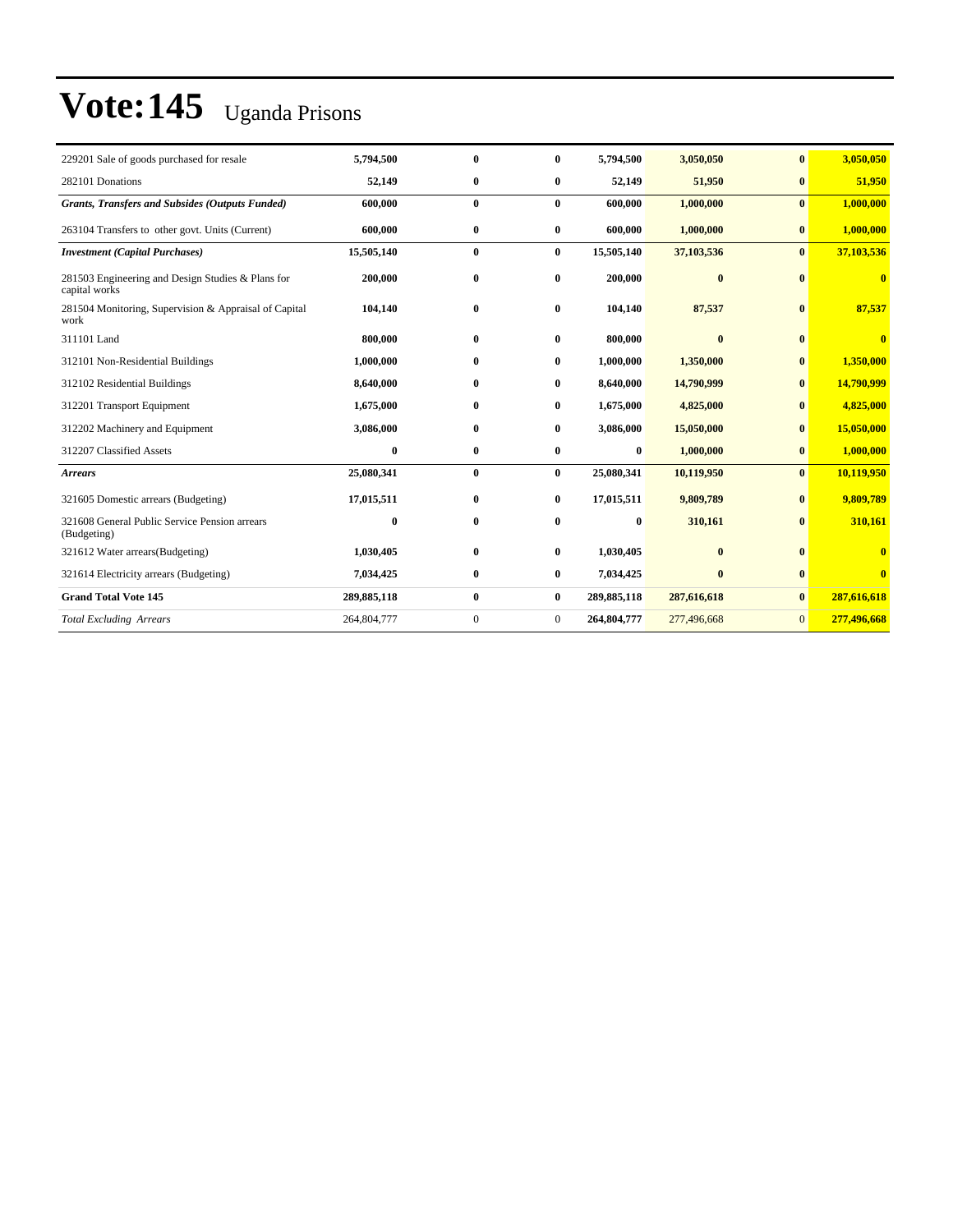### **Table V4: Detailed Estimates by Sub-SubProgramme, Department,Project and Budget Output and Item**

#### *Sub-SubProgrammme 26 Management and Administration*

*Recurrent Budget Estimates*

#### **Department 12 Finance and Administration**

| Thousand Uganda Shillings                                                |                  | 2020/21 Approved Budget |                  |              | 2021/22 Approved Estimates |                |              |
|--------------------------------------------------------------------------|------------------|-------------------------|------------------|--------------|----------------------------|----------------|--------------|
| <b>Outputs Provided</b>                                                  | Wage             | Non Wage                | <b>AIA</b>       | <b>Total</b> | Wage                       | Non Wage       | <b>Total</b> |
| Budget Output 122601 Administration, planning, policy & support services |                  |                         |                  |              |                            |                |              |
| 211101 General Staff Salaries                                            | 3,546,446        | $\boldsymbol{0}$        | $\boldsymbol{0}$ | 3,546,446    | 3,844,382                  | $\overline{0}$ | 3,844,382    |
| 211103 Allowances (Inc. Casuals, Temporary)                              | $\mathbf{0}$     | 1,510,000               | $\boldsymbol{0}$ | 1,510,000    | $\mathbf{0}$               | 1,263,213      | 1,263,213    |
| 211104 Statutory salaries                                                | 163,708          | $\mathbf{0}$            | $\boldsymbol{0}$ | 163,708      | 163,708                    | $\mathbf{0}$   | 163,708      |
| 212102 Pension for General Civil Service                                 | $\boldsymbol{0}$ | 7,114,524               | 0                | 7,114,524    | $\boldsymbol{0}$           | 7,275,762      | 7,275,762    |
| 213004 Gratuity Expenses                                                 | $\mathbf{0}$     | 2,411,401               | $\mathbf{0}$     | 2,411,401    | $\mathbf{0}$               | 2,497,417      | 2,497,417    |
| 221001 Advertising and Public Relations                                  | $\boldsymbol{0}$ | 80,000                  | $\boldsymbol{0}$ | 80,000       | $\mathbf{0}$               | 80,000         | 80,000       |
| 221002 Workshops and Seminars                                            | $\mathbf{0}$     | 171,000                 | $\mathbf{0}$     | 171,000      | $\mathbf{0}$               | 51,000         | 51,000       |
| 221003 Staff Training                                                    | $\boldsymbol{0}$ | 210,000                 | $\boldsymbol{0}$ | 210,000      | $\mathbf{0}$               | 190,000        | 190,000      |
| 221006 Commissions and related charges                                   | $\boldsymbol{0}$ | 240,000                 | $\boldsymbol{0}$ | 240,000      | $\mathbf{0}$               | 670,000        | 670,000      |
| 221007 Books, Periodicals & Newspapers                                   | $\mathbf{0}$     | 10,080                  | $\mathbf{0}$     | 10,080       | $\mathbf{0}$               | 10,080         | 10,080       |
| 221008 Computer supplies and Information Technology (IT)                 | $\boldsymbol{0}$ | 76,000                  | $\boldsymbol{0}$ | 76,000       | $\mathbf{0}$               | 76,000         | 76,000       |
| 221009 Welfare and Entertainment                                         | $\mathbf{0}$     | 89,000                  | $\mathbf{0}$     | 89,000       | $\mathbf{0}$               | 40,000         | 40,000       |
| 221010 Special Meals and Drinks                                          | $\boldsymbol{0}$ | $\mathbf{0}$            | $\boldsymbol{0}$ | $\mathbf{0}$ | $\mathbf{0}$               | 4,000,000      | 4,000,000    |
| 221011 Printing, Stationery, Photocopying and Binding                    | $\boldsymbol{0}$ | 592,528                 | $\boldsymbol{0}$ | 592,528      | $\mathbf{0}$               | 341,528        | 341,528      |
| 221016 IFMS Recurrent costs                                              | $\mathbf{0}$     | 147,000                 | $\mathbf{0}$     | 147,000      | $\mathbf{0}$               | 147,000        | 147,000      |
| 221020 IPPS Recurrent Costs                                              | $\boldsymbol{0}$ | 21,250                  | $\boldsymbol{0}$ | 21,250       | $\mathbf{0}$               | 21,250         | 21,250       |
| 222001 Telecommunications                                                | $\boldsymbol{0}$ | 302,000                 | $\mathbf{0}$     | 302,000      | $\mathbf{0}$               | 420,000        | 420,000      |
| 223003 Rent - (Produced Assets) to private entities                      | $\boldsymbol{0}$ | 675,000                 | $\boldsymbol{0}$ | 675,000      | $\mathbf{0}$               | 1,620,312      | 1,620,312    |
| 223005 Electricity                                                       | $\boldsymbol{0}$ | 150,000                 | $\boldsymbol{0}$ | 150,000      | $\mathbf{0}$               | 150,000        | 150,000      |
| 223006 Water                                                             | $\mathbf{0}$     | 50,000                  | $\mathbf{0}$     | 50,000       | $\mathbf{0}$               | 50,000         | 50,000       |
| 223007 Other Utilities- (fuel, gas, firewood, charcoal)                  | $\boldsymbol{0}$ | 62,450                  | $\boldsymbol{0}$ | 62,450       | $\mathbf{0}$               | 62,500         | 62,500       |
| 224004 Cleaning and Sanitation                                           | $\boldsymbol{0}$ | 10,000                  | $\mathbf{0}$     | 10,000       | $\mathbf{0}$               | 300,000        | 300,000      |
| 227001 Travel inland                                                     | $\boldsymbol{0}$ | 567,672                 | $\boldsymbol{0}$ | 567,672      | $\mathbf{0}$               | 551,671        | 551,671      |
| 227002 Travel abroad                                                     | $\boldsymbol{0}$ | 152,550                 | $\boldsymbol{0}$ | 152,550      | $\boldsymbol{0}$           | $\mathbf{0}$   | $\bf{0}$     |
| 227004 Fuel, Lubricants and Oils                                         | $\boldsymbol{0}$ | 433,400                 | $\boldsymbol{0}$ | 433,400      | $\mathbf{0}$               | 1,458,000      | 1,458,000    |
| 228002 Maintenance - Vehicles                                            | $\boldsymbol{0}$ | 2,000,000               | $\boldsymbol{0}$ | 2,000,000    | $\mathbf{0}$               | 3,500,000      | 3,500,000    |
| 228003 Maintenance – Machinery, Equipment & Furniture                    | $\boldsymbol{0}$ | 172,000                 | $\mathbf{0}$     | 172,000      | $\mathbf{0}$               | 151,000        | 151,000      |
| 228004 Maintenance – Other                                               | $\boldsymbol{0}$ | 470,000                 | $\boldsymbol{0}$ | 470,000      | $\boldsymbol{0}$           | 705,000        | 705,000      |
| 282101 Donations                                                         | $\boldsymbol{0}$ | 52,149                  | $\boldsymbol{0}$ | 52,149       | $\boldsymbol{0}$           | 51,950         | 51,950       |
| <b>Total Cost of Budget Output 01</b>                                    | 3,710,154        | 17,770,003              | 0                | 21,480,157   | 4,008,091                  | 25,683,683     | 29,691,774   |
| <b>Total Cost Of Outputs Provided</b>                                    | 3,710,154        | 17,770,003              | 0                | 21,480,157   | 4,008,091                  | 25,683,683     | 29,691,774   |
| <b>Arrears</b>                                                           | Wage             | Non Wage                | AIA              | <b>Total</b> | Wage                       | Non Wage       | <b>Total</b> |
| <b>Budget Output 122699 Arrears</b>                                      |                  |                         |                  |              |                            |                |              |
| 321605 Domestic arrears (Budgeting)                                      | $\boldsymbol{0}$ | $\boldsymbol{0}$        | $\boldsymbol{0}$ | $\bf{0}$     | $\mathbf{0}$               | 444,000        | 444,000      |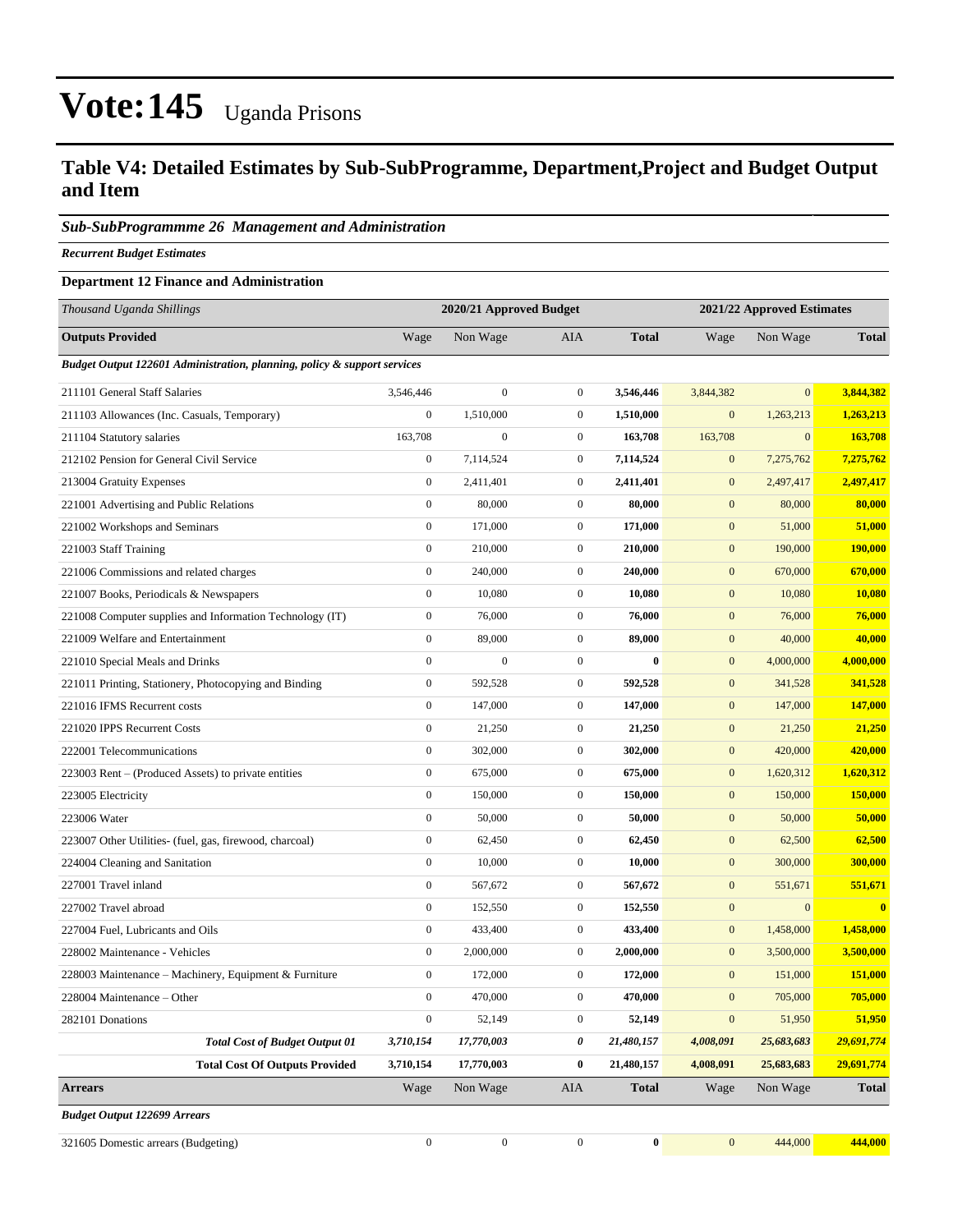| 321608 General Public Service Pension arrears (Budgeting)                | $\Omega$              | $\theta$                | $\Omega$         | $\bf{0}$     | $\mathbf{0}$          | 310,161                    | 310,161                 |  |  |  |
|--------------------------------------------------------------------------|-----------------------|-------------------------|------------------|--------------|-----------------------|----------------------------|-------------------------|--|--|--|
| 321612 Water arrears(Budgeting)                                          | $\mathbf{0}$          | 1,030,405               | $\overline{0}$   | 1,030,405    | $\mathbf{0}$          | $\mathbf{0}$               | $\overline{\mathbf{0}}$ |  |  |  |
| 321614 Electricity arrears (Budgeting)                                   | $\mathbf{0}$          | 7,034,425               | $\boldsymbol{0}$ | 7,034,425    | $\mathbf{0}$          | $\mathbf{0}$               | $\overline{\mathbf{0}}$ |  |  |  |
| <b>Total Cost of Budget Output 99</b>                                    | $\boldsymbol{\theta}$ | 8,064,830               | $\theta$         | 8,064,830    | $\boldsymbol{\theta}$ | 754,161                    | 754,161                 |  |  |  |
| <b>Total Cost Of Arrears</b>                                             | $\bf{0}$              | 8,064,830               | $\bf{0}$         | 8,064,830    | $\bf{0}$              | 754,161                    | 754,161                 |  |  |  |
| <b>Total Cost for Department 12</b>                                      | 3,710,154             | 25,834,833              | $\bf{0}$         | 29,544,987   | 4,008,091             | 26,437,844                 | 30,445,935              |  |  |  |
| <b>Total Excluding Arrears</b>                                           | 3,710,154             | 17,770,003              | $\overline{0}$   | 21,480,157   | 4,008,091             | 25,683,683                 | 29,691,774              |  |  |  |
| <b>Department 13 Corporate Services</b>                                  |                       |                         |                  |              |                       |                            |                         |  |  |  |
| Thousand Uganda Shillings                                                |                       | 2020/21 Approved Budget |                  |              |                       | 2021/22 Approved Estimates |                         |  |  |  |
| <b>Outputs Provided</b>                                                  | Wage                  | Non Wage                | AIA              | <b>Total</b> | Wage                  | Non Wage                   | <b>Total</b>            |  |  |  |
| Budget Output 122601 Administration, planning, policy & support services |                       |                         |                  |              |                       |                            |                         |  |  |  |
| 211101 General Staff Salaries                                            | 19,978,198            | $\mathbf{0}$            | $\mathbf{0}$     | 19,978,198   | 19,978,198            | $\overline{0}$             | 19,978,198              |  |  |  |
| 211103 Allowances (Inc. Casuals, Temporary)                              | $\boldsymbol{0}$      | 380,000                 | $\overline{0}$   | 380,000      | $\mathbf{0}$          | 32,000                     | 32,000                  |  |  |  |
| 213001 Medical expenses (To employees)                                   | $\mathbf{0}$          | 300,000                 | $\overline{0}$   | 300,000      | $\mathbf{0}$          | $\mathbf{0}$               | $\overline{\mathbf{0}}$ |  |  |  |
| 221001 Advertising and Public Relations                                  | $\mathbf{0}$          | 60,000                  | $\overline{0}$   | 60,000       | $\mathbf{0}$          | 60,000                     | 60,000                  |  |  |  |
| 221002 Workshops and Seminars                                            | $\boldsymbol{0}$      | 551,500                 | $\overline{0}$   | 551,500      | $\mathbf{0}$          | 51,500                     | 51,500                  |  |  |  |
| 221003 Staff Training                                                    | $\mathbf{0}$          | 12,853,452              | $\overline{0}$   | 12,853,452   | $\mathbf{0}$          | 3,997,858                  | 3,997,858               |  |  |  |
| 221004 Recruitment Expenses                                              | $\boldsymbol{0}$      | 267,000                 | $\mathbf{0}$     | 267,000      | $\mathbf{0}$          | $\mathbf{0}$               | $\bf{0}$                |  |  |  |
| 221006 Commissions and related charges                                   | $\boldsymbol{0}$      | 210,000                 | $\overline{0}$   | 210,000      | $\boldsymbol{0}$      | 610,000                    | 610,000                 |  |  |  |
| 221009 Welfare and Entertainment                                         | $\mathbf{0}$          | 30,000                  | $\overline{0}$   | 30,000       | $\mathbf{0}$          | 10,000                     | 10,000                  |  |  |  |
| 221010 Special Meals and Drinks                                          | $\boldsymbol{0}$      | 270,000                 | $\overline{0}$   | 270,000      | $\mathbf{0}$          | 20,000                     | 20,000                  |  |  |  |
| 221011 Printing, Stationery, Photocopying and Binding                    | $\mathbf{0}$          | 480,000                 | $\boldsymbol{0}$ | 480,000      | $\mathbf{0}$          | 240,000                    | 240,000                 |  |  |  |
| 221017 Subscriptions                                                     | $\mathbf{0}$          | 9,894                   | $\overline{0}$   | 9,894        | $\mathbf{0}$          | 9,894                      | 9,894                   |  |  |  |
| 222001 Telecommunications                                                | $\boldsymbol{0}$      | $\overline{0}$          | $\overline{0}$   | $\bf{0}$     | $\mathbf{0}$          | 6,000                      | 6,000                   |  |  |  |
| 227001 Travel inland                                                     | $\mathbf{0}$          | 698,991                 | $\overline{0}$   | 698,991      | $\mathbf{0}$          | 711,000                    | 711,000                 |  |  |  |
| 227004 Fuel, Lubricants and Oils                                         | $\mathbf{0}$          | 134,009                 | $\overline{0}$   | 134,009      | $\mathbf{0}$          | 140,000                    | 140,000                 |  |  |  |
| 229201 Sale of goods purchased for resale                                | $\boldsymbol{0}$      | $\boldsymbol{0}$        | $\overline{0}$   | $\bf{0}$     | $\mathbf{0}$          | 50,000                     | 50,000                  |  |  |  |
| <b>Total Cost of Budget Output 01</b>                                    | 19,978,198            | 16,244,846              | 0                | 36,223,044   | 19,978,198            | 5,938,252                  | 25,916,450              |  |  |  |
| <b>Total Cost Of Outputs Provided</b>                                    | 19,978,198            | 16,244,846              | $\bf{0}$         | 36,223,044   | 19,978,198            | 5,938,252                  | 25,916,450              |  |  |  |
| <b>Total Cost for Department 13</b>                                      | 19,978,198            | 16,244,846              | $\bf{0}$         | 36,223,044   | 19,978,198            | 5,938,252                  | 25,916,450              |  |  |  |
| <b>Total Excluding Arrears</b>                                           | 19,978,198            | 16,244,846              | $\overline{0}$   | 36,223,044   | 19,978,198            | 5,938,252                  | 25,916,450              |  |  |  |
| <b>Department 14 Inspectorate and Quality Assurance</b>                  |                       |                         |                  |              |                       |                            |                         |  |  |  |

| Thousand Uganda Shillings                                                | 2020/21 Approved Budget |          |              |              | 2021/22 Approved Estimates |                 |              |  |
|--------------------------------------------------------------------------|-------------------------|----------|--------------|--------------|----------------------------|-----------------|--------------|--|
| <b>Outputs Provided</b>                                                  | Wage                    | Non Wage | <b>AIA</b>   | <b>Total</b> | Wage                       | Non Wage        | <b>Total</b> |  |
| Budget Output 122601 Administration, planning, policy & support services |                         |          |              |              |                            |                 |              |  |
| 211101 General Staff Salaries                                            | 2,870,577               | $\Omega$ | $\mathbf{0}$ | 2,870,577    | 2,870,577                  | $\vert 0 \vert$ | 2.870.577    |  |
| 211103 Allowances (Inc. Casuals, Temporary)                              | $\mathbf{0}$            | 116,800  | $\mathbf{0}$ | 116,800      | $\mathbf{0}$               | 140,000         | 140,000      |  |
| 221011 Printing, Stationery, Photocopying and Binding                    | $\mathbf{0}$            | 198,000  | $\mathbf{0}$ | 198,000      | $\mathbf{0}$               | 198,000         | 198,000      |  |
| 227001 Travel inland                                                     | $\mathbf{0}$            | 222,000  | $\Omega$     | 222,000      | $\mathbf{0}$               | 222,000         | 222,000      |  |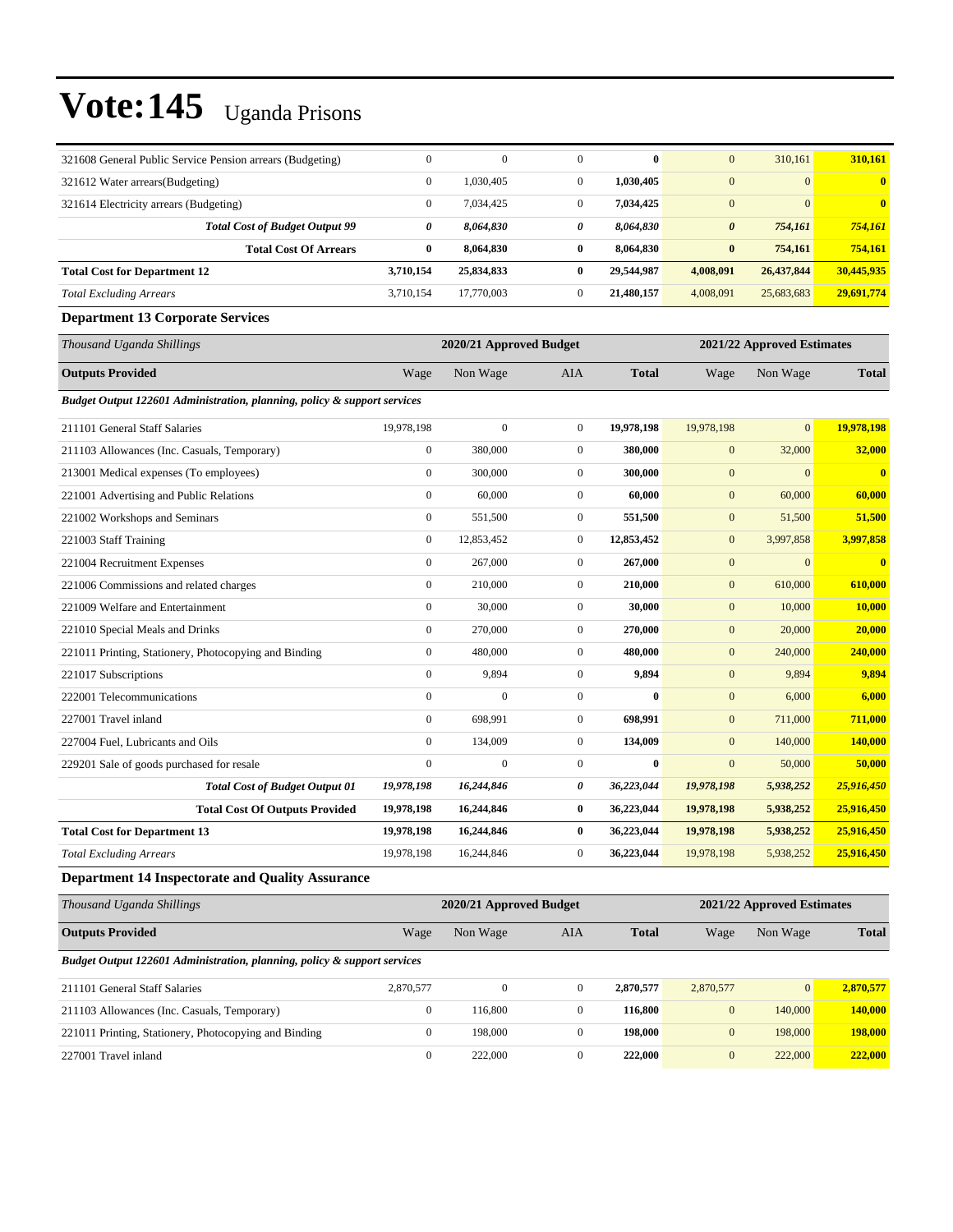| 227004 Fuel, Lubricants and Oils    |                                       |           | 163.469 | 163.469   | $\overline{0}$ | 163,469 | 163.469   |
|-------------------------------------|---------------------------------------|-----------|---------|-----------|----------------|---------|-----------|
|                                     | <b>Total Cost of Budget Output 01</b> | 2,870,577 | 700,269 | 3.570.846 | 2,870,577      | 723,469 | 3,594,046 |
|                                     | <b>Total Cost Of Outputs Provided</b> | 2,870,577 | 700.269 | 3.570.846 | 2,870,577      | 723,469 | 3,594,046 |
| <b>Total Cost for Department 14</b> |                                       | 2,870,577 | 700.269 | 3.570.846 | 2,870,577      | 723,469 | 3,594,046 |
| <b>Total Excluding Arrears</b>      |                                       | 2,870,577 | 700,269 | 3.570.846 | 2,870,577      | 723,469 | 3.594,046 |

#### **Department 22 Policy, Planning and Statistics**

| Thousand Uganda Shillings                                                |                  | 2020/21 Approved Budget |                |              | 2021/22 Approved Estimates |                |                         |
|--------------------------------------------------------------------------|------------------|-------------------------|----------------|--------------|----------------------------|----------------|-------------------------|
| <b>Outputs Provided</b>                                                  | Wage             | Non Wage                | <b>AIA</b>     | <b>Total</b> | Wage                       | Non Wage       | <b>Total</b>            |
| Budget Output 122601 Administration, planning, policy & support services |                  |                         |                |              |                            |                |                         |
| 211103 Allowances (Inc. Casuals, Temporary)                              | $\mathbf{0}$     | 30,000                  | $\overline{0}$ | 30,000       | $\mathbf{0}$               | 30,000         | <b>30,000</b>           |
| 221002 Workshops and Seminars                                            | $\mathbf{0}$     | 126,000                 | $\overline{0}$ | 126,000      | $\mathbf{0}$               | $\Omega$       | $\bf{0}$                |
| 221003 Staff Training                                                    | $\Omega$         | $\mathbf{0}$            | $\Omega$       | $\mathbf{0}$ | $\mathbf{0}$               | 46,000         | 46,000                  |
| 221006 Commissions and related charges                                   | $\mathbf{0}$     | $\mathbf{0}$            | $\Omega$       | $\mathbf{0}$ | $\mathbf{0}$               | 30,000         | 30,000                  |
| 221008 Computer supplies and Information Technology (IT)                 | $\boldsymbol{0}$ | 12,000                  | $\overline{0}$ | 12,000       | $\boldsymbol{0}$           | $\overline{0}$ | $\bf{0}$                |
| 221009 Welfare and Entertainment                                         | $\mathbf{0}$     | 29,000                  | $\overline{0}$ | 29,000       | $\mathbf{0}$               | $\Omega$       | $\overline{\mathbf{0}}$ |
| 221011 Printing, Stationery, Photocopying and Binding                    | $\mathbf{0}$     | 421,728                 | 0              | 421,728      | $\mathbf{0}$               | 412,606        | 412,606                 |
| 227001 Travel inland                                                     | $\mathbf{0}$     | 190,000                 | $\overline{0}$ | 190,000      | $\mathbf{0}$               | 130,000        | <b>130,000</b>          |
| 227004 Fuel, Lubricants and Oils                                         | $\mathbf{0}$     | 20,000                  | $\overline{0}$ | 20,000       | $\mathbf{0}$               | 36,000         | 36,000                  |
| <b>Total Cost of Budget Output 01</b>                                    | 0                | 828,728                 | 0              | 828,728      | $\boldsymbol{\theta}$      | 684,606        | 684,606                 |
| <b>Total Cost Of Outputs Provided</b>                                    | $\bf{0}$         | 828,728                 | $\bf{0}$       | 828,728      | $\bf{0}$                   | 684,606        | 684,606                 |
| <b>Total Cost for Department 22</b>                                      | $\bf{0}$         | 828,728                 | $\bf{0}$       | 828,728      | $\bf{0}$                   | 684,606        | 684,606                 |
| <b>Total Excluding Arrears</b>                                           | $\mathbf{0}$     | 828,728                 | $\overline{0}$ | 828,728      | $\mathbf{0}$               | 684,606        | 684,606                 |
| <b>Development Budget Estimates</b>                                      |                  |                         |                |              |                            |                |                         |

#### **Project 1643 Retooling of Uganda Prisons Service**

| Thousand Uganda Shillings                                                     |              | 2020/21 Approved Budget<br>2021/22 Approved Estimates |                |              |              |                               |                         |
|-------------------------------------------------------------------------------|--------------|-------------------------------------------------------|----------------|--------------|--------------|-------------------------------|-------------------------|
| <b>Outputs Provided</b>                                                       |              | <b>GoU Dev't External Fin</b>                         | <b>AIA</b>     | <b>Total</b> |              | <b>GoU Dev't External Fin</b> | <b>Total</b>            |
| <b>Budget Output 122602 Prisons Management</b>                                |              |                                                       |                |              |              |                               |                         |
| 221003 Staff Training                                                         | 200,000      | $\mathbf{0}$                                          | $\mathbf{0}$   | 200,000      | $\mathbf{0}$ | $\overline{0}$                | $\overline{\mathbf{0}}$ |
| 221008 Computer supplies and Information Technology (IT)                      | $\mathbf{0}$ | $\mathbf{0}$                                          | $\mathbf{0}$   | $\bf{0}$     | 515,000      | $\overline{0}$                | 515,000                 |
| 225001 Consultancy Services- Short term                                       | 1,250,000    | $\mathbf{0}$                                          | $\overline{0}$ | 1,250,000    | 468,000      | $\mathbf{0}$                  | 468,000                 |
| 227001 Travel inland                                                          | 60,000       | $\overline{0}$                                        | $\mathbf{0}$   | 60,000       | $\mathbf{0}$ | $\overline{0}$                | $\bf{0}$                |
| 228003 Maintenance – Machinery, Equipment & Furniture                         | 540,000      | $\overline{0}$                                        | $\mathbf{0}$   | 540,000      | $\mathbf{0}$ | $\overline{0}$                | $\overline{\mathbf{0}}$ |
| <b>Total Cost Of Budget Output 122602</b>                                     | 2,050,000    | 0                                                     | 0              | 2,050,000    | 983,000      | $\boldsymbol{\theta}$         | 983,000                 |
| <b>Total Cost for Outputs Provided</b>                                        | 2,050,000    | $\mathbf{0}$                                          | $\overline{0}$ | 2,050,000    | 983,000      | $\overline{0}$                | 983,000                 |
| <b>Capital Purchases</b>                                                      |              | <b>GoU Dev't External Fin</b>                         | <b>AIA</b>     | <b>Total</b> |              | <b>GoU Dev't External Fin</b> | <b>Total</b>            |
| <b>Budget Output 122677 Purchase of Specialised Machinery &amp; Equipment</b> |              |                                                       |                |              |              |                               |                         |
| 312201 Transport Equipment                                                    | $\mathbf{0}$ | $\mathbf{0}$                                          | $\mathbf{0}$   | $\bf{0}$     | 150,000      | $\overline{0}$                | 150,000                 |
| 312202 Machinery and Equipment                                                | 1,565,000    | $\overline{0}$                                        | $\overline{0}$ | 1,565,000    | $\mathbf{0}$ | $\overline{0}$                | $\overline{\mathbf{0}}$ |
| 312207 Classified Assets                                                      | $\mathbf{0}$ | $\mathbf{0}$                                          | $\mathbf{0}$   | $\bf{0}$     | 1,000,000    | $\overline{0}$                | 1,000,000               |
| <b>Total Cost Of Budget Output 122677</b>                                     | 1,565,000    | 0                                                     | 0              | 1,565,000    | 1,150,000    | $\boldsymbol{\theta}$         | 1,150,000               |
| <b>Total Cost for Capital Purchases</b>                                       | 1,565,000    | $\overline{0}$                                        | $\overline{0}$ | 1,565,000    | 1,150,000    | $\overline{0}$                | 1,150,000               |
| <b>Total Cost for Project: 1643</b>                                           | 3,615,000    | $\overline{0}$                                        | $\mathbf{0}$   | 3,615,000    | 2,133,000    | $\overline{0}$                | 2,133,000               |
| <b>Total Excluding Arrears</b>                                                | 3,615,000    | $\Omega$                                              | $\mathbf{0}$   | 3,615,000    | 2,133,000    | $\overline{0}$                | 2,133,000               |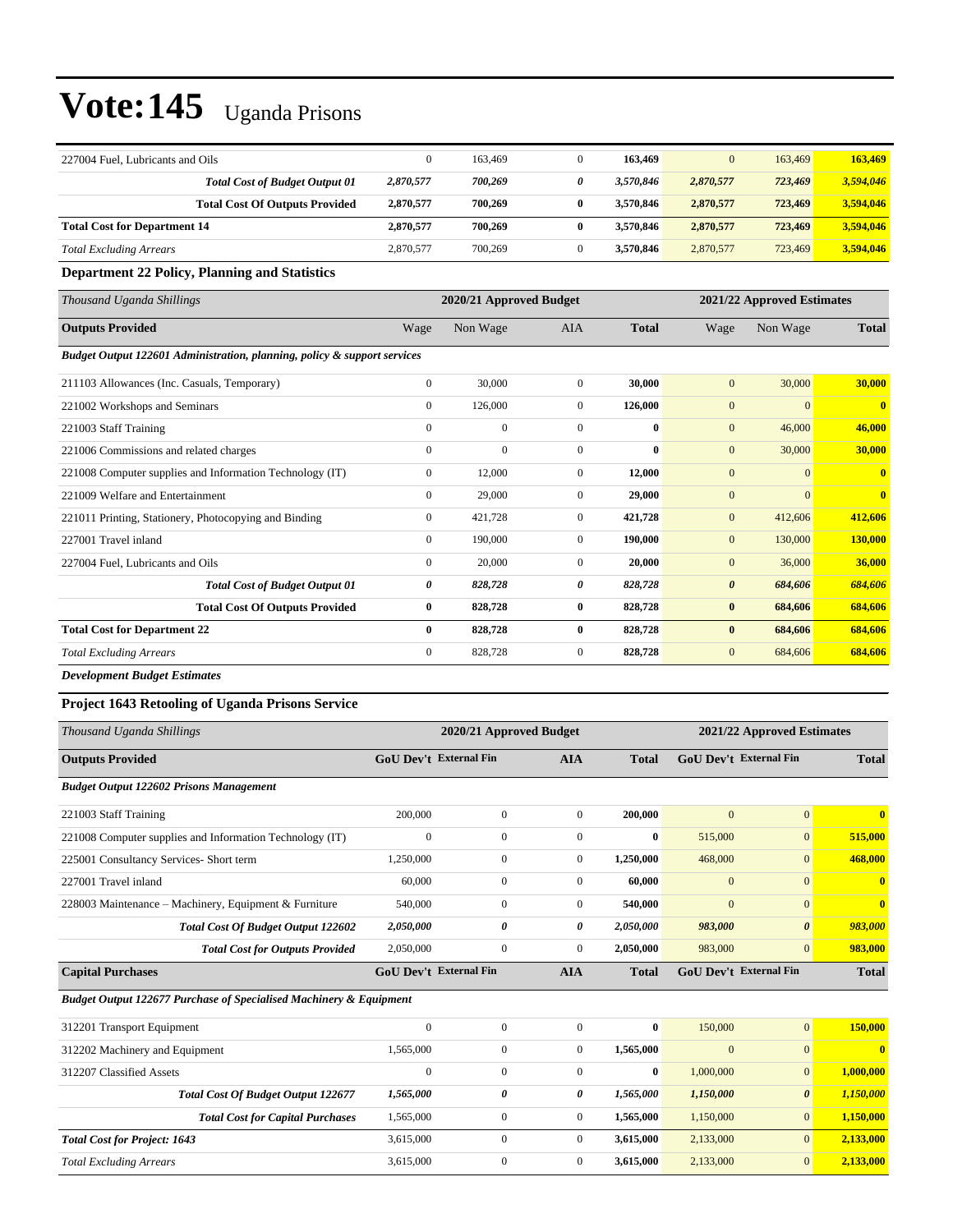|                                                                     | GoU                                                   | <b>External Fin</b>     | <b>AIA</b>       | <b>Total</b> | GoU          | <b>External Fin</b>        | <b>Total</b>  |  |
|---------------------------------------------------------------------|-------------------------------------------------------|-------------------------|------------------|--------------|--------------|----------------------------|---------------|--|
| <b>Total Cost for Sub-SubProgramme 26</b>                           | 73,782,605                                            | $\bf{0}$                | 0                | 73,782,605   | 62,774,037   | $\bf{0}$                   | 62,774,037    |  |
| <b>Total Excluding Arrears</b>                                      | 73,782,605                                            | $\boldsymbol{0}$        | $\boldsymbol{0}$ | 73,782,605   | 62,019,876   | $\mathbf{0}$               | 62,019,876    |  |
| Sub-SubProgrammme 27 Prisoners Managment                            |                                                       |                         |                  |              |              |                            |               |  |
| <b>Recurrent Budget Estimates</b>                                   |                                                       |                         |                  |              |              |                            |               |  |
| <b>Department 15 Administration of Remand Prisoners</b>             |                                                       |                         |                  |              |              |                            |               |  |
| Thousand Uganda Shillings                                           |                                                       | 2020/21 Approved Budget |                  |              |              | 2021/22 Approved Estimates |               |  |
| <b>Outputs Provided</b>                                             | Wage                                                  | Non Wage                | AIA              | <b>Total</b> | Wage         | Non Wage                   | <b>Total</b>  |  |
| <b>Budget Output 122701 Prisons Management</b>                      |                                                       |                         |                  |              |              |                            |               |  |
| 211101 General Staff Salaries                                       | 37,927,584                                            | $\boldsymbol{0}$        | $\mathbf{0}$     | 37,927,584   | 37,927,584   | $\mathbf{0}$               | 37,927,584    |  |
| 211103 Allowances (Inc. Casuals, Temporary)                         | $\boldsymbol{0}$                                      | 400,000                 | $\overline{0}$   | 400,000      | $\mathbf{0}$ | 416,000                    | 416,000       |  |
| 221011 Printing, Stationery, Photocopying and Binding               | $\boldsymbol{0}$                                      | 12,000                  | $\mathbf{0}$     | 12,000       | $\mathbf{0}$ | 12,000                     | 12,000        |  |
| 227004 Fuel, Lubricants and Oils                                    | $\boldsymbol{0}$                                      | 2,403,992               | $\mathbf{0}$     | 2,403,992    | $\mathbf{0}$ | 2,608,992                  | 2,608,992     |  |
| <b>Total Cost of Budget Output 01</b>                               | 37,927,584                                            | 2,815,992               | 0                | 40,743,576   | 37,927,584   | 3,036,992                  | 40,964,576    |  |
| <b>Total Cost Of Outputs Provided</b>                               | 37,927,584                                            | 2,815,992               | $\bf{0}$         | 40,743,576   | 37,927,584   | 3,036,992                  | 40,964,576    |  |
| <b>Total Cost for Department 15</b>                                 | 37,927,584                                            | 2,815,992               | 0                | 40,743,576   | 37,927,584   | 3,036,992                  | 40,964,576    |  |
| <b>Total Excluding Arrears</b>                                      | 37,927,584                                            | 2,815,992               | $\boldsymbol{0}$ | 40,743,576   | 37,927,584   | 3,036,992                  | 40,964,576    |  |
| <b>Department 16 Administration of Convicted Prisoners</b>          |                                                       |                         |                  |              |              |                            |               |  |
| Thousand Uganda Shillings                                           | 2020/21 Approved Budget<br>2021/22 Approved Estimates |                         |                  |              |              |                            |               |  |
| <b>Outputs Provided</b>                                             | Wage                                                  | Non Wage                | AIA              | <b>Total</b> | Wage         | Non Wage                   | <b>Total</b>  |  |
| <b>Budget Output 122701 Prisons Management</b>                      |                                                       |                         |                  |              |              |                            |               |  |
| 211101 General Staff Salaries                                       | 8,076,738                                             | $\boldsymbol{0}$        | $\boldsymbol{0}$ | 8,076,738    | 8,076,738    | $\mathbf{0}$               | 8,076,738     |  |
| 211103 Allowances (Inc. Casuals, Temporary)                         | $\boldsymbol{0}$                                      | 14,000                  | $\boldsymbol{0}$ | 14,000       | $\mathbf{0}$ | 14,000                     | <b>14,000</b> |  |
| 213004 Gratuity Expenses                                            | $\boldsymbol{0}$                                      | 353,300                 | $\boldsymbol{0}$ | 353,300      | $\mathbf{0}$ | 573,300                    | 573,300       |  |
| 227001 Travel inland                                                | $\boldsymbol{0}$                                      | 20,000                  | $\boldsymbol{0}$ | 20,000       | $\mathbf{0}$ | 20,000                     | 20,000        |  |
| 227004 Fuel, Lubricants and Oils                                    | $\boldsymbol{0}$                                      | 43,000                  | $\boldsymbol{0}$ | 43,000       | $\mathbf{0}$ | 43,000                     | 43,000        |  |
| <b>Total Cost of Budget Output 01</b>                               | 8,076,738                                             | 430,300                 | 0                | 8,507,038    | 8,076,738    | 650,300                    | 8,727,038     |  |
| <b>Total Cost Of Outputs Provided</b>                               | 8,076,738                                             | 430,300                 | 0                | 8,507,038    | 8,076,738    | 650,300                    | 8,727,038     |  |
| <b>Total Cost for Department 16</b>                                 | 8,076,738                                             | 430,300                 | $\bf{0}$         | 8,507,038    | 8,076,738    | 650,300                    | 8,727,038     |  |
| <b>Total Excluding Arrears</b>                                      | 8,076,738                                             | 430,300                 | $\boldsymbol{0}$ | 8,507,038    | 8,076,738    | 650,300                    | 8,727,038     |  |
|                                                                     | GoU                                                   | <b>External Fin</b>     | <b>AIA</b>       | <b>Total</b> | GoU          | <b>External Fin</b>        | <b>Total</b>  |  |
| <b>Total Cost for Sub-SubProgramme 27</b>                           | 49,250,614                                            | $\bf{0}$                | 0                | 49,250,614   | 49,691,614   | $\bf{0}$                   | 49,691,614    |  |
| <b>Total Excluding Arrears</b>                                      | 49,250,614                                            | 0                       | $\boldsymbol{0}$ | 49,250,614   | 49,691,614   | $\mathbf{0}$               | 49,691,614    |  |
| Sub-SubProgrammme 28 Rehabilitation and re-integration of Offenders |                                                       |                         |                  |              |              |                            |               |  |
| <b>Recurrent Budget Estimates</b>                                   |                                                       |                         |                  |              |              |                            |               |  |
|                                                                     |                                                       |                         |                  |              |              |                            |               |  |
| <b>Department 17 Offender Education and Training</b>                |                                                       |                         |                  |              |              |                            |               |  |
| Thousand Uganda Shillings                                           |                                                       | 2020/21 Approved Budget |                  |              |              | 2021/22 Approved Estimates |               |  |
| <b>Outputs Provided</b>                                             | Wage                                                  | Non Wage                | AIA              | <b>Total</b> | Wage         | Non Wage                   | <b>Total</b>  |  |
| Budget Output 122801 Rehabilitation & re-integration of offenders   |                                                       |                         |                  |              |              |                            |               |  |
| 211101 General Staff Salaries                                       | 641,013                                               | $\boldsymbol{0}$        | $\boldsymbol{0}$ | 641,013      | 641,013      | 0                          | 641,013       |  |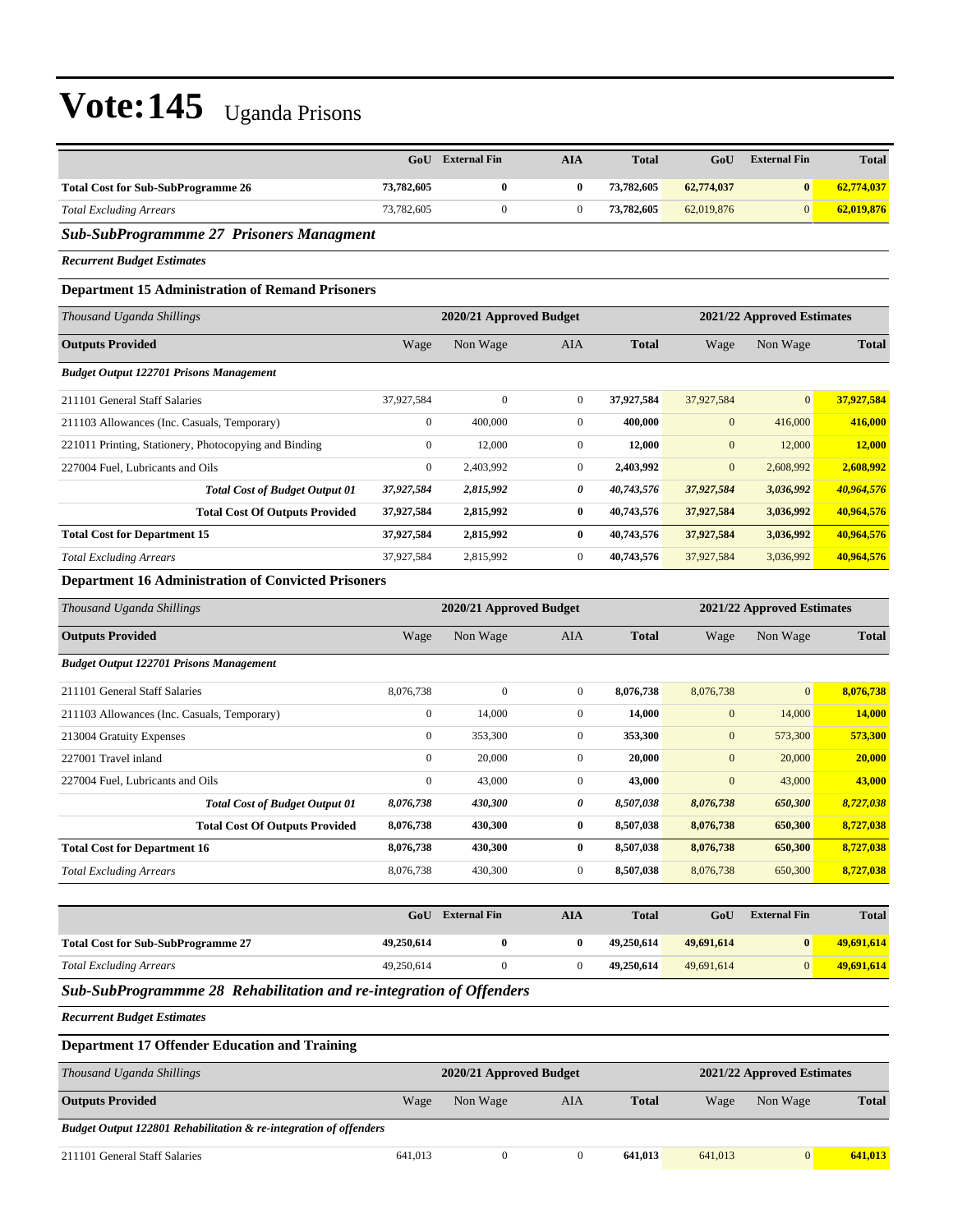| 211103 Allowances (Inc. Casuals, Temporary)           | $\mathbf{0}$   | 36,000    | $\overline{0}$ | 36,000    | $\mathbf{0}$   | 236,000   | 236,000   |
|-------------------------------------------------------|----------------|-----------|----------------|-----------|----------------|-----------|-----------|
| 221001 Advertising and Public Relations               | $\mathbf{0}$   | 24,480    | $\overline{0}$ | 24,480    | $\mathbf{0}$   | 24,480    | 24,480    |
| 221003 Staff Training                                 | $\overline{0}$ | 154,000   | $\mathbf{0}$   | 154,000   | $\mathbf{0}$   | 496,500   | 496,500   |
| 221009 Welfare and Entertainment                      | $\mathbf{0}$   | 56,000    | $\overline{0}$ | 56,000    | $\mathbf{0}$   | 56,000    | 56,000    |
| 224006 Agricultural Supplies                          | $\overline{0}$ | 821,000   | $\overline{0}$ | 821,000   | $\mathbf{0}$   | 3,633,451 | 3,633,451 |
| 227001 Travel inland                                  | $\mathbf{0}$   | 17,760    | $\mathbf{0}$   | 17,760    | $\mathbf{0}$   | 409,760   | 409,760   |
| 227004 Fuel, Lubricants and Oils                      | $\mathbf{0}$   | 104,800   | $\overline{0}$ | 104,800   | $\mathbf{0}$   | 204,800   | 204,800   |
| 228003 Maintenance – Machinery, Equipment & Furniture | $\mathbf{0}$   | 40,000    | $\mathbf{0}$   | 40,000    | $\mathbf{0}$   | 1,340,000 | 1,340,000 |
| 229201 Sale of goods purchased for resale             | $\mathbf{0}$   | 250,500   | $\overline{0}$ | 250,500   | $\overline{0}$ | 240,050   | 240,050   |
| <b>Total Cost of Budget Output 01</b>                 | 641,013        | 1,504,540 | 0              | 2,145,553 | 641,013        | 6,641,040 | 7,282,053 |
| <b>Total Cost Of Outputs Provided</b>                 | 641,013        | 1,504,540 | $\bf{0}$       | 2,145,553 | 641,013        | 6,641,040 | 7,282,053 |
| <b>Total Cost for Department 17</b>                   | 641,013        | 1,504,540 | $\bf{0}$       | 2,145,553 | 641,013        | 6,641,040 | 7,282,053 |
| <b>Total Excluding Arrears</b>                        | 641,013        | 1,504,540 | $\overline{0}$ | 2,145,553 | 641,013        | 6,641,040 | 7,282,053 |

**Department 18 Social Rehabilitation and Re-integration**

| Thousand Uganda Shillings                                         |                  | 2020/21 Approved Budget |                |              |                       | 2021/22 Approved Estimates |                |  |
|-------------------------------------------------------------------|------------------|-------------------------|----------------|--------------|-----------------------|----------------------------|----------------|--|
| <b>Outputs Provided</b>                                           | Wage             | Non Wage                | <b>AIA</b>     | <b>Total</b> | Wage                  | Non Wage                   | <b>Total</b>   |  |
| Budget Output 122801 Rehabilitation & re-integration of offenders |                  |                         |                |              |                       |                            |                |  |
| 211103 Allowances (Inc. Casuals, Temporary)                       | $\mathbf{0}$     | 28,000                  | $\mathbf{0}$   | 28,000       | $\mathbf{0}$          | 28,000                     | 28,000         |  |
| 221003 Staff Training                                             | $\boldsymbol{0}$ | 410,000                 | $\overline{0}$ | 410,000      | $\mathbf{0}$          | 470,000                    | 470,000        |  |
| 221006 Commissions and related charges                            | $\mathbf{0}$     | $\mathbf{0}$            | $\mathbf{0}$   | $\bf{0}$     | $\mathbf{0}$          | 152,000                    | 152,000        |  |
| 221009 Welfare and Entertainment                                  | $\mathbf{0}$     | 152,000                 | $\overline{0}$ | 152,000      | $\mathbf{0}$          | $\theta$                   | $\overline{0}$ |  |
| 227001 Travel inland                                              | $\boldsymbol{0}$ | 88,000                  | $\overline{0}$ | 88,000       | $\mathbf{0}$          | 128,000                    | 128,000        |  |
| 227004 Fuel, Lubricants and Oils                                  | $\mathbf{0}$     | 36,000                  | $\mathbf{0}$   | 36,000       | $\mathbf{0}$          | 42,000                     | 42,000         |  |
| <b>Total Cost of Budget Output 01</b>                             | 0                | 714,000                 | 0              | 714,000      | $\boldsymbol{\theta}$ | 820,000                    | 820,000        |  |
| <b>Total Cost Of Outputs Provided</b>                             | $\bf{0}$         | 714,000                 | $\bf{0}$       | 714,000      | $\bf{0}$              | 820,000                    | 820,000        |  |
| <b>Total Cost for Department 18</b>                               | $\bf{0}$         | 714,000                 | $\bf{0}$       | 714,000      | $\bf{0}$              | 820,000                    | 820,000        |  |
| <b>Total Excluding Arrears</b>                                    | $\mathbf{0}$     | 714,000                 | $\overline{0}$ | 714,000      | $\mathbf{0}$          | 820,000                    | 820,000        |  |

|                                           | GoU       | <b>External Fin</b> | AIA | <b>Total</b> | GoU       | <b>External Fin</b> | <b>Total</b> |
|-------------------------------------------|-----------|---------------------|-----|--------------|-----------|---------------------|--------------|
| <b>Total Cost for Sub-SubProgramme 28</b> | 2,859,553 |                     |     | 2,859,553    | 8,102,053 | $\mathbf{0}$        | 8.102.053    |
| <b>Total Excluding Arrears</b>            | 2,859,553 |                     |     | 2,859,553    | 8.102.053 | $\Omega$            | 8.102.053    |

### *Sub-SubProgrammme 29 Safety and Security*

*Recurrent Budget Estimates*

#### **Department 19 Security Operations**

| Thousand Uganda Shillings                      |              | 2020/21 Approved Budget | 2021/22 Approved Estimates |              |              |                 |              |
|------------------------------------------------|--------------|-------------------------|----------------------------|--------------|--------------|-----------------|--------------|
| <b>Outputs Provided</b>                        | Wage         | Non Wage                | <b>AIA</b>                 | <b>Total</b> | Wage         | Non Wage        | <b>Total</b> |
| <b>Budget Output 122901 Prisons Management</b> |              |                         |                            |              |              |                 |              |
| 211101 General Staff Salaries                  | 3,033,163    | $\mathbf{0}$            | $\overline{0}$             | 3,033,163    | 3,033,163    | $\vert 0 \vert$ | 3,033,163    |
| 211103 Allowances (Inc. Casuals, Temporary)    | $\mathbf{0}$ | 158,000                 | $\mathbf{0}$               | 158,000      | $\mathbf{0}$ | 68,000          | 68,000       |
| 221003 Staff Training                          | $\mathbf{0}$ | 321,000                 | $\mathbf{0}$               | 321,000      | $\mathbf{0}$ | 244,000         | 244,000      |
| 221006 Commissions and related charges         | $\mathbf{0}$ | $\mathbf{0}$            | $\overline{0}$             | $\bf{0}$     | $\mathbf{0}$ | 200,000         | 200,000      |
| 221009 Welfare and Entertainment               | $\mathbf{0}$ | 10,000                  | $\mathbf{0}$               | 10,000       | $\mathbf{0}$ | 10,000          | 10,000       |
| 221010 Special Meals and Drinks                | $\mathbf{0}$ | 61,200                  | $\mathbf{0}$               | 61,200       | $\mathbf{0}$ | 61,200          | 61,200       |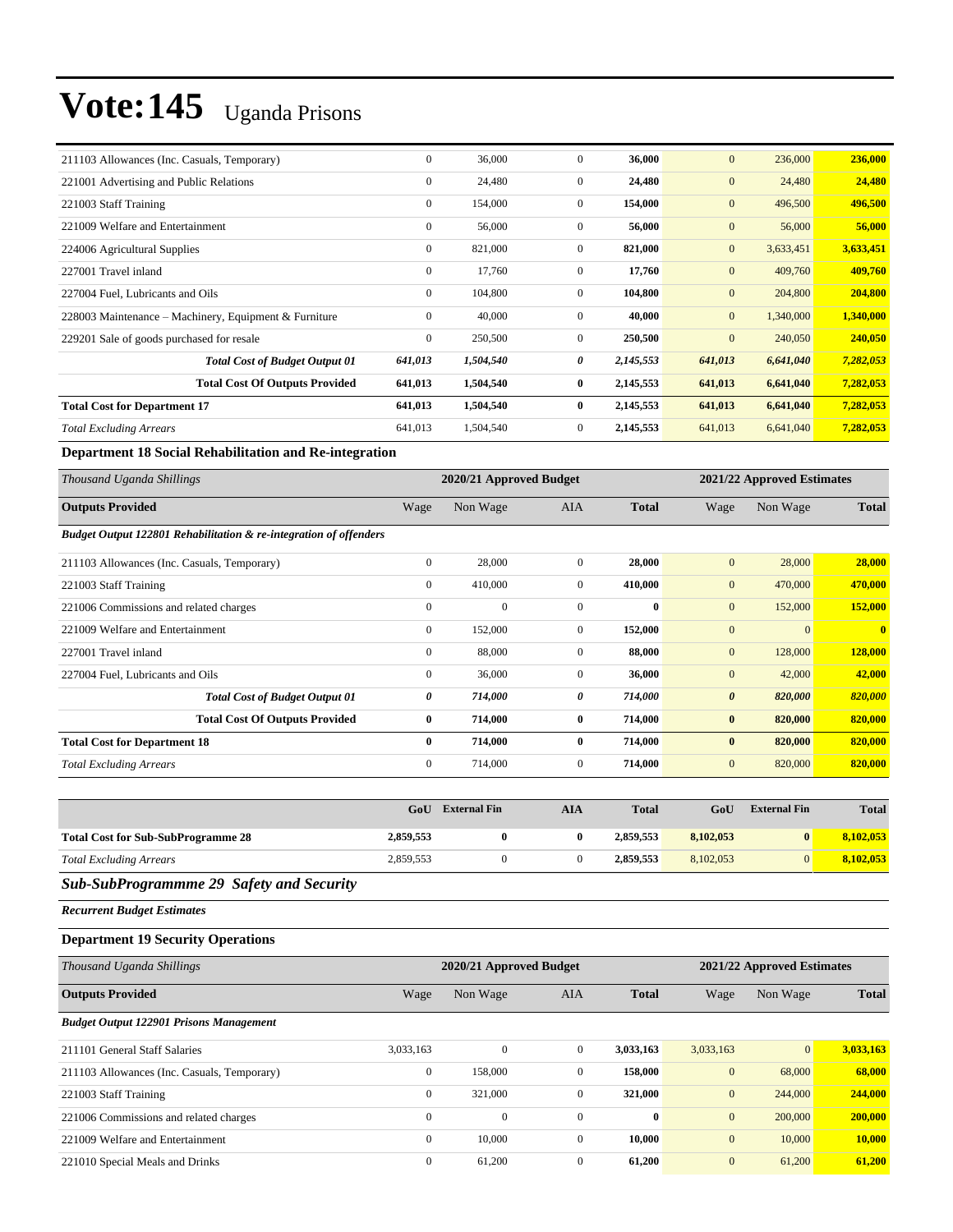| $\mathbf{0}$     | 12,000    | $\overline{0}$ | 12,000    | $\mathbf{0}$ | 12,000       | 12,000       |
|------------------|-----------|----------------|-----------|--------------|--------------|--------------|
| $\mathbf{0}$     | 8,500     | $\mathbf{0}$   | 8,500     | $\mathbf{0}$ | 8,500        | 8,500        |
| $\mathbf{0}$     | 17,000    | $\mathbf{0}$   | 17,000    | $\mathbf{0}$ | $\mathbf{0}$ | $\mathbf{0}$ |
| $\mathbf{0}$     | 256,000   | $\mathbf{0}$   | 256,000   | $\mathbf{0}$ | 206,000      | 206,000      |
| $\mathbf{0}$     | 271,620   | $\mathbf{0}$   | 271,620   | $\mathbf{0}$ | 74,900       | 74,900       |
| $\mathbf{0}$     | 2,000,000 | $\mathbf{0}$   | 2,000,000 | $\mathbf{0}$ | 5,000,000    | 5,000,000    |
| $\boldsymbol{0}$ | 30,000    | $\mathbf{0}$   | 30,000    | $\mathbf{0}$ | 30,000       | 30,000       |
| 3,033,163        | 3,145,320 | 0              | 6,178,483 | 3,033,163    | 5,914,600    | 8,947,763    |
| 3,033,163        | 3,145,320 | $\bf{0}$       | 6,178,483 | 3,033,163    | 5,914,600    | 8,947,763    |
| 3,033,163        | 3,145,320 | $\bf{0}$       | 6,178,483 | 3,033,163    | 5,914,600    | 8,947,763    |
| 3,033,163        | 3,145,320 | $\mathbf{0}$   | 6,178,483 | 3,033,163    | 5,914,600    | 8,947,763    |
|                  |           |                |           |              |              |              |

|                                           | GoU       | <b>External Fin</b> | AIA | <b>Total</b> | GoU       | <b>External Fin</b> | <b>Total</b> |
|-------------------------------------------|-----------|---------------------|-----|--------------|-----------|---------------------|--------------|
| <b>Total Cost for Sub-SubProgramme 29</b> | 6,178,483 |                     |     | 6.178.483    | 8.947.763 | $\mathbf{0}$        | 8,947,763    |
| <b>Total Excluding Arrears</b>            | 6,178,483 |                     |     | 6.178.483    | 8.947.763 | $\Omega$            | 8,947,763    |

### *Sub-SubProgrammme 30 Human Rights and Welfare*

*Recurrent Budget Estimates*

### **Department 04 Prison Medical Services**

| Thousand Uganda Shillings                               |                       | 2020/21 Approved Budget |                  |              |                       | 2021/22 Approved Estimates |                         |
|---------------------------------------------------------|-----------------------|-------------------------|------------------|--------------|-----------------------|----------------------------|-------------------------|
| <b>Outputs Provided</b>                                 | Wage                  | Non Wage                | <b>AIA</b>       | <b>Total</b> | Wage                  | Non Wage                   | <b>Total</b>            |
| <b>Budget Output 123001 Prisoners and Staff Welfare</b> |                       |                         |                  |              |                       |                            |                         |
| 211101 General Staff Salaries                           | 2,756,833             | $\mathbf{0}$            | $\mathbf{0}$     | 2,756,833    | 2,756,833             | $\overline{0}$             | 2,756,833               |
| 211103 Allowances (Inc. Casuals, Temporary)             | $\boldsymbol{0}$      | 92,000                  | $\mathbf{0}$     | 92,000       | $\mathbf{0}$          | 92,000                     | 92,000                  |
| 213001 Medical expenses (To employees)                  | $\mathbf{0}$          | 411,933                 | $\mathbf{0}$     | 411,933      | $\mathbf{0}$          | 411,933                    | 411,933                 |
| 221010 Special Meals and Drinks                         | $\mathbf{0}$          | 1,078,859               | $\boldsymbol{0}$ | 1,078,859    | $\mathbf{0}$          | 500,000                    | 500,000                 |
| 224001 Medical Supplies                                 | $\mathbf{0}$          | 230,880                 | $\mathbf{0}$     | 230,880      | $\mathbf{0}$          | 230,880                    | 230,880                 |
| 224004 Cleaning and Sanitation                          | $\boldsymbol{0}$      | $\mathbf{0}$            | $\boldsymbol{0}$ | $\bf{0}$     | $\mathbf{0}$          | 500,000                    | 500,000                 |
| 225001 Consultancy Services- Short term                 | $\overline{0}$        | 60,000                  | $\mathbf{0}$     | 60.000       | $\mathbf{0}$          | $\Omega$                   | $\overline{\mathbf{0}}$ |
| 227001 Travel inland                                    | $\overline{0}$        | 36,000                  | $\mathbf{0}$     | 36,000       | $\mathbf{0}$          | 36,000                     | 36,000                  |
| 227004 Fuel, Lubricants and Oils                        | $\mathbf{0}$          | 24,000                  | $\boldsymbol{0}$ | 24,000       | $\mathbf{0}$          | 24,000                     | 24,000                  |
| 228002 Maintenance - Vehicles                           | $\mathbf{0}$          | 18,000                  | $\mathbf{0}$     | 18,000       | $\overline{0}$        | 18,000                     | 18,000                  |
| 228003 Maintenance - Machinery, Equipment & Furniture   | $\mathbf{0}$          | 23,991                  | $\boldsymbol{0}$ | 23,991       | $\mathbf{0}$          | 24,000                     | 24,000                  |
| <b>Total Cost of Budget Output 01</b>                   | 2,756,833             | 1,975,663               | 0                | 4,732,496    | 2,756,833             | 1,836,813                  | 4,593,646               |
| <b>Total Cost Of Outputs Provided</b>                   | 2,756,833             | 1,975,663               | $\bf{0}$         | 4,732,496    | 2,756,833             | 1,836,813                  | 4,593,646               |
| <b>Outputs Funded</b>                                   | Wage                  | Non Wage                | <b>AIA</b>       | <b>Total</b> | Wage                  | Non Wage                   | <b>Total</b>            |
| <b>Budget Output 123051 Murchison Bay Hospital</b>      |                       |                         |                  |              |                       |                            |                         |
| 263104 Transfers to other govt. Units (Current)         | $\mathbf{0}$          | 600,000                 | $\mathbf{0}$     | 600,000      | $\overline{0}$        | 1,000,000                  | 1,000,000               |
| o/w Murchison Bay Hospital                              | 0                     | 600,000                 | 0                | 600,000      | $\boldsymbol{\theta}$ | $\theta$                   | $\overline{\mathbf{0}}$ |
| o/w Contribution to Murchison Bay Hospital              | $\theta$              | $\theta$                | $\theta$         | $\mathbf{0}$ | $\boldsymbol{\theta}$ | 1,000,000                  | 1,000,000               |
| <b>Total Cost of Budget Output 51</b>                   | $\boldsymbol{\theta}$ | 600,000                 | 0                | 600,000      | $\boldsymbol{\theta}$ | 1,000,000                  | 1,000,000               |
| <b>Total Cost Of Outputs Funded</b>                     | $\bf{0}$              | 600,000                 | $\bf{0}$         | 600,000      | $\bf{0}$              | 1,000,000                  | 1,000,000               |
| <b>Total Cost for Department 04</b>                     | 2,756,833             | 2,575,663               | $\bf{0}$         | 5,332,496    | 2,756,833             | 2,836,813                  | 5,593,646               |
| <b>Total Excluding Arrears</b>                          | 2,756,833             | 2,575,663               | $\mathbf{0}$     | 5,332,496    | 2,756,833             | 2,836,813                  | 5,593,646               |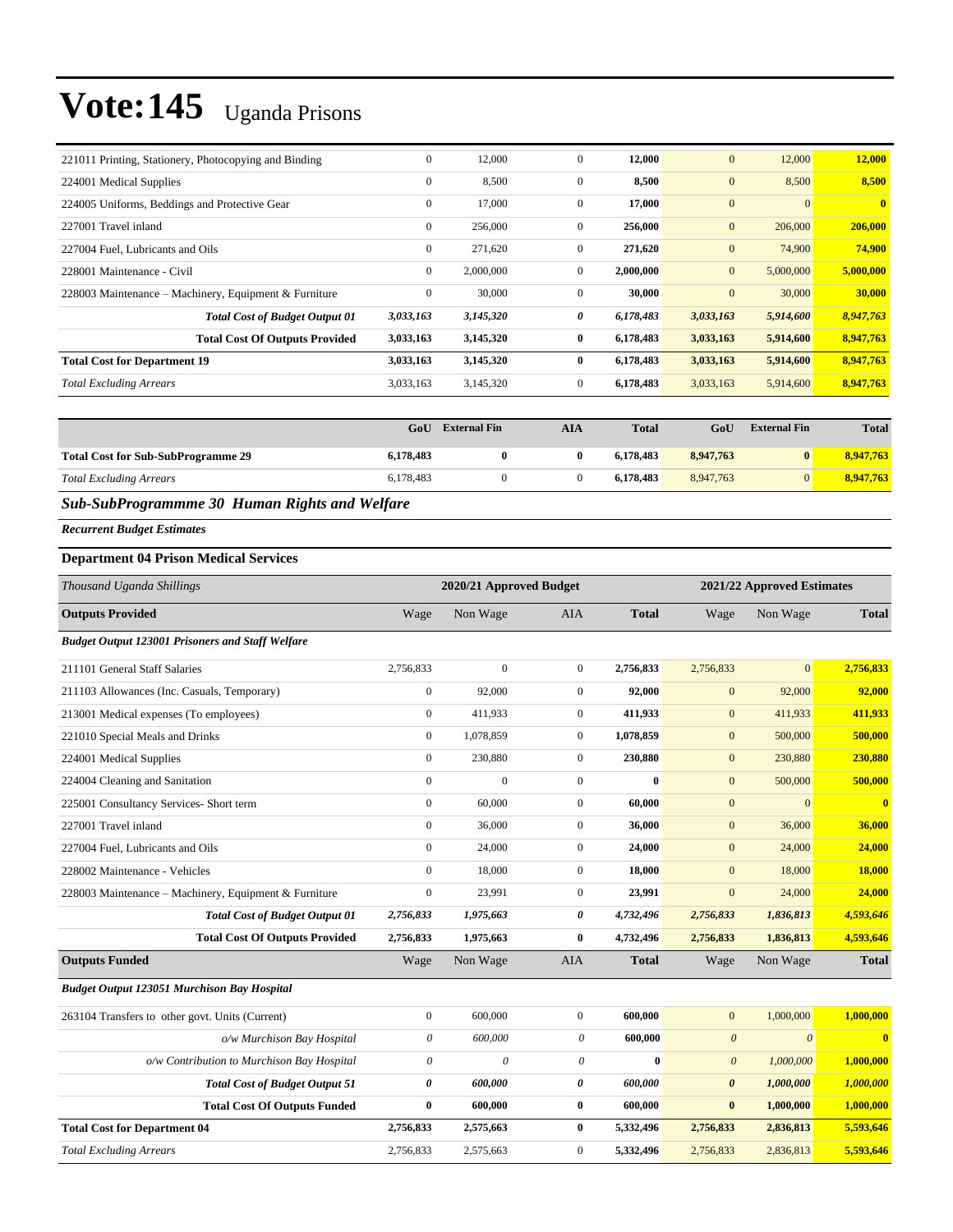#### **Department 20 Care and Human Rights**

| Thousand Uganda Shillings                               |                  | 2020/21 Approved Budget |                  |              |                       | 2021/22 Approved Estimates |              |
|---------------------------------------------------------|------------------|-------------------------|------------------|--------------|-----------------------|----------------------------|--------------|
| <b>Outputs Provided</b>                                 | Wage             | Non Wage                | AIA              | <b>Total</b> | Wage                  | Non Wage                   | <b>Total</b> |
| <b>Budget Output 123001 Prisoners and Staff Welfare</b> |                  |                         |                  |              |                       |                            |              |
| 211101 General Staff Salaries                           | 936,148          | $\mathbf{0}$            | $\boldsymbol{0}$ | 936,148      | 936,148               | $\mathbf{0}$               | 936,148      |
| 221003 Staff Training                                   | $\boldsymbol{0}$ | 200,000                 | $\boldsymbol{0}$ | 200,000      | $\mathbf{0}$          | 200,000                    | 200,000      |
| 221009 Welfare and Entertainment                        | $\boldsymbol{0}$ | 6,000                   | $\boldsymbol{0}$ | 6,000        | $\mathbf{0}$          | 6,000                      | 6,000        |
| 221010 Special Meals and Drinks                         | $\boldsymbol{0}$ | 80,068,800              | $\mathbf{0}$     | 80,068,800   | $\mathbf{0}$          | 75,471,300                 | 75,471,300   |
| 221011 Printing, Stationery, Photocopying and Binding   | $\boldsymbol{0}$ | 160,000                 | $\mathbf{0}$     | 160,000      | $\mathbf{0}$          | 160,000                    | 160,000      |
| 221012 Small Office Equipment                           | $\boldsymbol{0}$ | 970,000                 | $\mathbf{0}$     | 970.000      | $\mathbf{0}$          | 820,000                    | 820,000      |
| 223005 Electricity                                      | $\boldsymbol{0}$ | 3,554,028               | $\mathbf{0}$     | 3,554,028    | $\mathbf{0}$          | 3,554,028                  | 3,554,028    |
| 223006 Water                                            | $\boldsymbol{0}$ | 7,004,255               | $\boldsymbol{0}$ | 7,004,255    | $\mathbf{0}$          | 7,004,225                  | 7,004,225    |
| 223007 Other Utilities- (fuel, gas, firewood, charcoal) | $\boldsymbol{0}$ | 800,000                 | $\mathbf{0}$     | 800,000      | $\mathbf{0}$          | 1,600,000                  | 1,600,000    |
| 224004 Cleaning and Sanitation                          | $\boldsymbol{0}$ | 317,650                 | $\mathbf{0}$     | 317,650      | $\mathbf{0}$          | 517,650                    | 517,650      |
| 224005 Uniforms, Beddings and Protective Gear           | $\boldsymbol{0}$ | 4,528,717               | $\boldsymbol{0}$ | 4,528,717    | $\mathbf{0}$          | 5,132,670                  | 5,132,670    |
| 224006 Agricultural Supplies                            | $\boldsymbol{0}$ | 174,000                 | $\boldsymbol{0}$ | 174,000      | $\mathbf{0}$          | 5,747,409                  | 5,747,409    |
| 227001 Travel inland                                    | $\boldsymbol{0}$ | 92,000                  | $\boldsymbol{0}$ | 92,000       | $\mathbf{0}$          | 92,030                     | 92,030       |
| 227003 Carriage, Haulage, Freight and transport hire    | $\boldsymbol{0}$ | 200,000                 | $\mathbf{0}$     | 200,000      | $\mathbf{0}$          | 200,000                    | 200,000      |
| 227004 Fuel, Lubricants and Oils                        | $\boldsymbol{0}$ | 548,000                 | $\mathbf{0}$     | 548,000      | $\mathbf{0}$          | 550,000                    | 550,000      |
| <b>Total Cost of Budget Output 01</b>                   | 936,148          | 98,623,450              | 0                | 99,559,598   | 936,148               | 101,055,312                | 101,991,460  |
| <b>Total Cost Of Outputs Provided</b>                   | 936,148          | 98,623,450              | 0                | 99,559,598   | 936,148               | 101,055,312                | 101,991,460  |
| <b>Arrears</b>                                          | Wage             | Non Wage                | AIA              | <b>Total</b> | Wage                  | Non Wage                   | <b>Total</b> |
| <b>Budget Output 123099 Arrears</b>                     |                  |                         |                  |              |                       |                            |              |
| 321605 Domestic arrears (Budgeting)                     | $\boldsymbol{0}$ | 17,009,846              | $\mathbf{0}$     | 17,009,846   | $\mathbf{0}$          | 9,365,789                  | 9,365,789    |
| <b>Total Cost of Budget Output 99</b>                   | 0                | 17,009,846              | 0                | 17,009,846   | $\boldsymbol{\theta}$ | 9,365,789                  | 9,365,789    |
| <b>Total Cost Of Arrears</b>                            | $\bf{0}$         | 17,009,846              | $\bf{0}$         | 17,009,846   | $\bf{0}$              | 9,365,789                  | 9,365,789    |
| <b>Total Cost for Department 20</b>                     | 936,148          | 115,633,296             | $\bf{0}$         | 116,569,444  | 936,148               | 110,421,101                | 111,357,249  |
| <b>Total Excluding Arrears</b>                          | 936,148          | 98,623,450              | $\mathbf{0}$     | 99,559,598   | 936,148               | 101,055,312                | 101,991,460  |
| <b>Department 21 Social Welfare Services</b>            |                  |                         |                  |              |                       |                            |              |
| Thousand Uganda Shillings                               |                  | 2020/21 Approved Budget |                  |              |                       | 2021/22 Approved Estimates |              |
| <b>Outputs Provided</b>                                 | Wage             | Non Wage                | AIA              | <b>Total</b> | Wage                  | Non Wage                   | <b>Total</b> |
| <b>Budget Output 123001 Prisoners and Staff Welfare</b> |                  |                         |                  |              |                       |                            |              |
| 211101 General Staff Salaries                           | 880,261          | $\boldsymbol{0}$        | $\boldsymbol{0}$ | 880,261      | 880,261               | $\mathbf{0}$               | 880,261      |
| 211103 Allowances (Inc. Casuals, Temporary)             | $\boldsymbol{0}$ | 98,002                  | $\boldsymbol{0}$ | 98,002       | $\boldsymbol{0}$      | 178,000                    | 178,000      |
| 213002 Incapacity, death benefits and funeral expenses  | $\boldsymbol{0}$ | 286,000                 | $\boldsymbol{0}$ | 286,000      | $\mathbf{0}$          | 426,000                    | 426,000      |
| 224006 Agricultural Supplies                            | $\boldsymbol{0}$ | 40,000                  | $\boldsymbol{0}$ | 40,000       | $\boldsymbol{0}$      | 44,000                     | 44,000       |
| 227001 Travel inland                                    | $\boldsymbol{0}$ | 79,000                  | $\boldsymbol{0}$ | 79,000       | $\boldsymbol{0}$      | 79,000                     | 79,000       |
| 227003 Carriage, Haulage, Freight and transport hire    | $\boldsymbol{0}$ | 186,915                 | $\boldsymbol{0}$ | 186,915      | $\boldsymbol{0}$      | 186,915                    | 186,915      |
| 227004 Fuel, Lubricants and Oils                        | $\boldsymbol{0}$ | 140,543                 | $\boldsymbol{0}$ | 140,543      | $\boldsymbol{0}$      | 242,543                    | 242,543      |
| 229201 Sale of goods purchased for resale               | $\boldsymbol{0}$ | 534,000                 | $\boldsymbol{0}$ | 534,000      | $\mathbf{0}$          | 1,220,000                  | 1,220,000    |
| <b>Total Cost of Budget Output 01</b>                   | 880,261          | 1,364,460               | 0                | 2,244,721    | 880,261               | 2,376,458                  | 3,256,719    |
| <b>Total Cost Of Outputs Provided</b>                   | 880,261          | 1,364,460               | $\bf{0}$         | 2,244,721    | 880,261               | 2,376,458                  | 3,256,719    |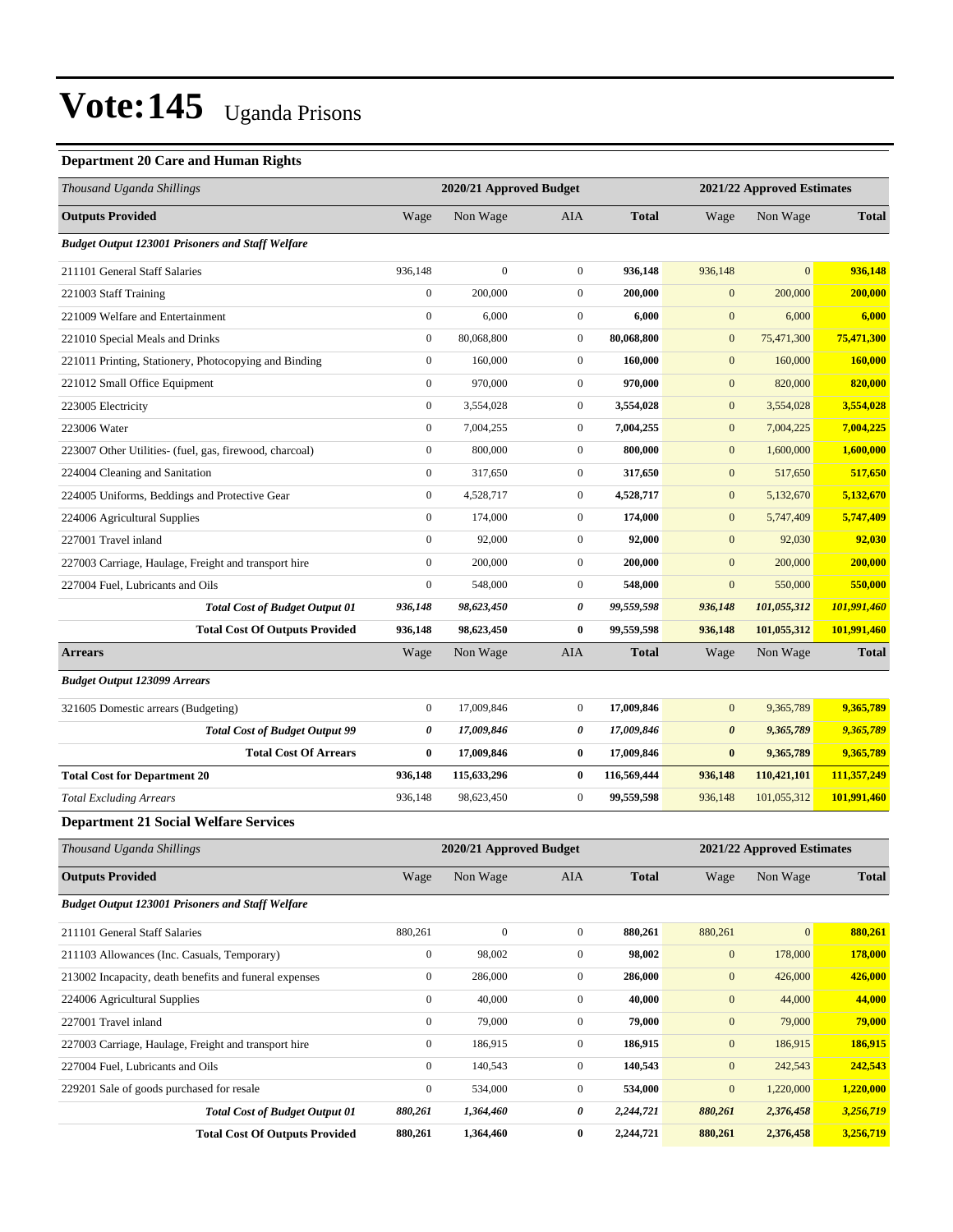| <b>Arrears</b>                                                                | Wage                  | Non Wage                      | AIA              | <b>Total</b>  | Wage                          | Non Wage                   | Total                   |
|-------------------------------------------------------------------------------|-----------------------|-------------------------------|------------------|---------------|-------------------------------|----------------------------|-------------------------|
| <b>Budget Output 123099 Arrears</b>                                           |                       |                               |                  |               |                               |                            |                         |
| 321605 Domestic arrears (Budgeting)                                           | $\boldsymbol{0}$      | 5,665                         | $\mathbf{0}$     | 5,665         | $\mathbf{0}$                  | $\overline{0}$             | $\bf{0}$                |
| <b>Total Cost of Budget Output 99</b>                                         | $\boldsymbol{\theta}$ | 5,665                         | 0                | 5,665         | $\boldsymbol{\theta}$         | $\boldsymbol{\theta}$      | $\boldsymbol{\theta}$   |
| <b>Total Cost Of Arrears</b>                                                  | $\bf{0}$              | 5,665                         | $\bf{0}$         | 5,665         | $\bf{0}$                      | $\bf{0}$                   | $\mathbf{0}$            |
| <b>Total Cost for Department 21</b>                                           | 880,261               | 1,370,125                     | $\bf{0}$         | 2,250,386     | 880,261                       | 2,376,458                  | 3,256,719               |
| <b>Total Excluding Arrears</b>                                                | 880,261               | 1,364,460                     | $\mathbf{0}$     | 2,244,721     | 880,261                       | 2,376,458                  | 3,256,719               |
|                                                                               |                       |                               |                  |               |                               |                            |                         |
|                                                                               | GoU                   | <b>External Fin</b>           | <b>AIA</b>       | <b>Total</b>  | GoU                           | <b>External Fin</b>        | <b>Total</b>            |
| <b>Total Cost for Sub-SubProgramme 30</b>                                     | 124, 152, 326         | $\bf{0}$                      | $\bf{0}$         | 124,152,326   | 120,207,614                   | $\bf{0}$                   | 120,207,614             |
| <b>Total Excluding Arrears</b>                                                | 124, 152, 326         | $\mathbf{0}$                  | $\boldsymbol{0}$ | 124, 152, 326 | 110,841,825                   | $\mathbf{0}$               | 110,841,825             |
| <b>Sub-SubProgrammme 31 Prisons Production</b>                                |                       |                               |                  |               |                               |                            |                         |
|                                                                               |                       |                               |                  |               |                               |                            |                         |
| <b>Development Budget Estimates</b>                                           |                       |                               |                  |               |                               |                            |                         |
| <b>Project 0386 Assistance to the UPS</b>                                     |                       |                               |                  |               |                               |                            |                         |
|                                                                               |                       |                               |                  |               |                               |                            |                         |
| Thousand Uganda Shillings                                                     |                       | 2020/21 Approved Budget       |                  |               |                               | 2021/22 Approved Estimates |                         |
| <b>Outputs Provided</b>                                                       |                       | <b>GoU Dev't External Fin</b> | <b>AIA</b>       | <b>Total</b>  | GoU Dev't External Fin        |                            | <b>Total</b>            |
| <b>Budget Output 123101 Prisons Management</b>                                |                       |                               |                  |               |                               |                            |                         |
| 211103 Allowances (Inc. Casuals, Temporary)                                   | 180,000               | $\boldsymbol{0}$              | $\overline{0}$   | 180,000       | $\mathbf{0}$                  | $\mathbf{0}$               | $\bf{0}$                |
| 221003 Staff Training                                                         | 320,000               | $\boldsymbol{0}$              | $\boldsymbol{0}$ | 320,000       | $\mathbf{0}$                  | $\overline{0}$             | $\mathbf{0}$            |
| 224006 Agricultural Supplies                                                  | 5,610,996             | $\overline{0}$                | $\boldsymbol{0}$ | 5,610,996     | $\mathbf{0}$                  | $\mathbf{0}$               | $\bf{0}$                |
| 227001 Travel inland                                                          | 180,000               | $\boldsymbol{0}$              | $\boldsymbol{0}$ | 180,000       | $\mathbf{0}$                  | $\overline{0}$             | $\bf{0}$                |
| 227004 Fuel, Lubricants and Oils                                              | 80,000                | $\boldsymbol{0}$              | $\boldsymbol{0}$ | 80,000        | $\mathbf{0}$                  | $\mathbf{0}$               | $\bf{0}$                |
| 228001 Maintenance - Civil                                                    | 600,000               | $\mathbf{0}$                  | $\overline{0}$   | 600,000       | $\mathbf{0}$                  | $\mathbf{0}$               | $\bf{0}$                |
| 228003 Maintenance - Machinery, Equipment & Furniture                         | 500,000               | $\boldsymbol{0}$              | $\boldsymbol{0}$ | 500,000       | $\mathbf{0}$                  | $\overline{0}$             | $\mathbf{0}$            |
| Total Cost Of Budget Output 123101                                            | 7,470,996             | $\theta$                      | 0                | 7,470,996     | $\boldsymbol{\theta}$         | $\boldsymbol{\theta}$      | $\boldsymbol{\theta}$   |
| <b>Total Cost for Outputs Provided</b>                                        | 7,470,996             | $\boldsymbol{0}$              | $\boldsymbol{0}$ | 7,470,996     | $\mathbf{0}$                  | $\mathbf{0}$               | $\mathbf{0}$            |
| <b>Capital Purchases</b>                                                      |                       | <b>GoU Dev't External Fin</b> | <b>AIA</b>       | <b>Total</b>  | <b>GoU Dev't External Fin</b> |                            | <b>Total</b>            |
| Budget Output 123175 Purchase of Motor Vehicles and Other Transport Equipment |                       |                               |                  |               |                               |                            |                         |
| 312201 Transport Equipment                                                    | 1,675,000             | $\boldsymbol{0}$              | $\boldsymbol{0}$ | 1,675,000     | $\boldsymbol{0}$              | $\boldsymbol{0}$           | $\mathbf{0}$            |
| Total Cost Of Budget Output 123175                                            | 1,675,000             | 0                             | 0                | 1,675,000     | $\pmb{\theta}$                | $\boldsymbol{\theta}$      | $\boldsymbol{\theta}$   |
| <b>Budget Output 123177 Purchase of Specialised Machinery &amp; Equipment</b> |                       |                               |                  |               |                               |                            |                         |
| 312202 Machinery and Equipment                                                | 100,000               | $\boldsymbol{0}$              | $\mathbf{0}$     | 100,000       | $\mathbf{0}$                  | $\mathbf{0}$               | $\mathbf{0}$            |
| <b>Total Cost Of Budget Output 123177</b>                                     | 100,000               | 0                             | 0                | 100,000       | $\boldsymbol{\theta}$         | $\pmb{\theta}$             | $\boldsymbol{\theta}$   |
| <b>Budget Output 123180 Construction and Rehabilitation of Prisons</b>        |                       |                               |                  |               |                               |                            |                         |
| 281503 Engineering and Design Studies & Plans for capital                     | 200,000               | $\boldsymbol{0}$              | $\mathbf{0}$     | 200,000       | $\mathbf{0}$                  | $\overline{0}$             | $\mathbf{0}$            |
| works                                                                         |                       |                               |                  |               |                               |                            |                         |
| 281504 Monitoring, Supervision & Appraisal of Capital work                    | 50,000                | $\boldsymbol{0}$              | $\boldsymbol{0}$ | 50,000        | $\mathbf{0}$                  | $\boldsymbol{0}$           | $\mathbf{0}$            |
| 311101 Land                                                                   | 800,000               | $\boldsymbol{0}$              | $\boldsymbol{0}$ | 800,000       | $\boldsymbol{0}$              | $\mathbf{0}$               | $\overline{\mathbf{0}}$ |
| 312101 Non-Residential Buildings                                              | 200,000               | $\boldsymbol{0}$              | $\overline{0}$   | 200,000       | $\boldsymbol{0}$              | $\mathbf{0}$               | $\boldsymbol{0}$        |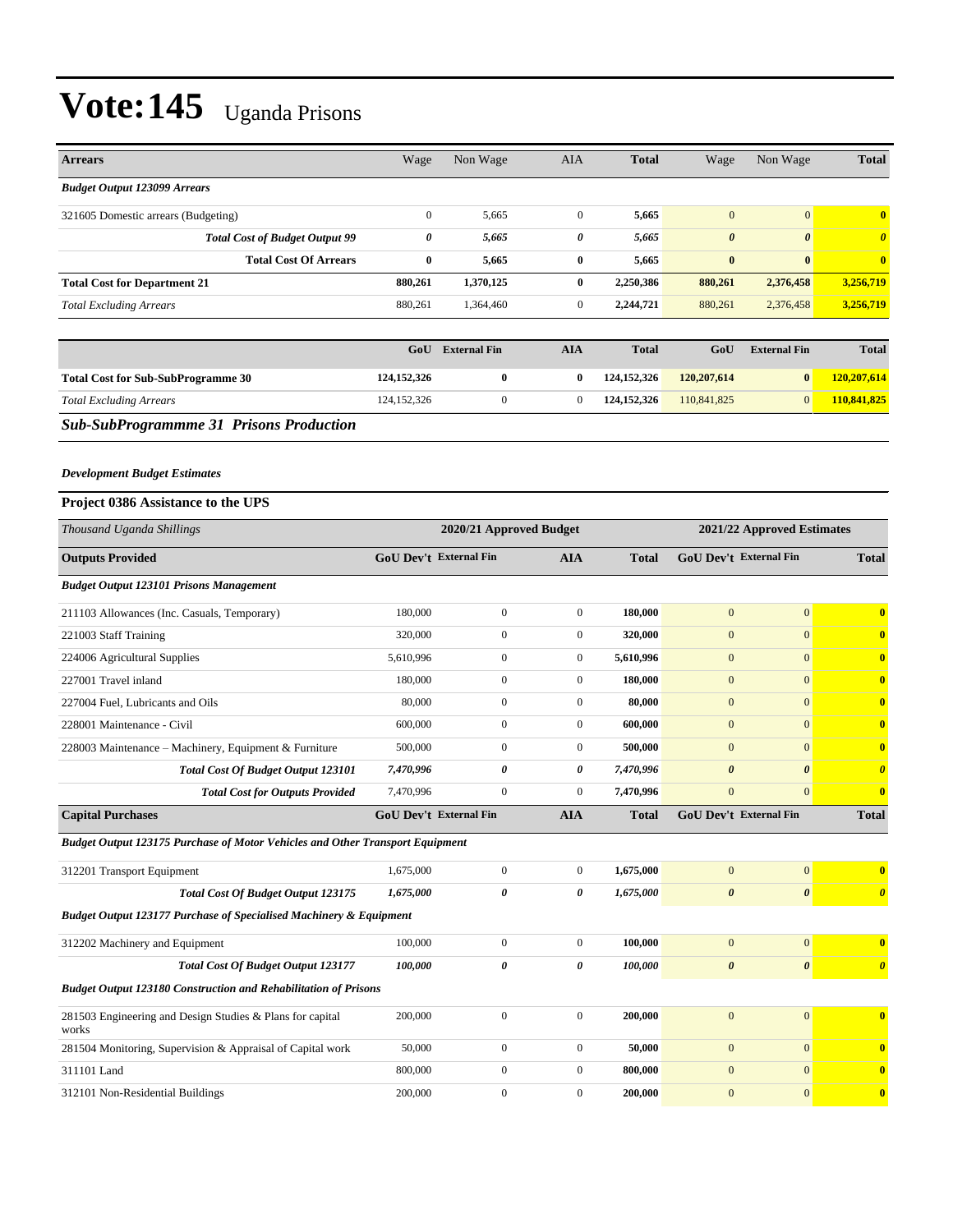| 312102 Residential Buildings              | 8,640,000  |   |   | 8,640,000  | $\Omega$ | $\mathbf{0}$          |
|-------------------------------------------|------------|---|---|------------|----------|-----------------------|
| <b>Total Cost Of Budget Output 123180</b> | 9,890,000  | 0 | 0 | 9,890,000  | $\theta$ | $\boldsymbol{\theta}$ |
| <b>Total Cost for Capital Purchases</b>   | 11,665,000 |   |   | 11.665.000 | $\Omega$ | $\mathbf{0}$          |
| <b>Total Cost for Project: 0386</b>       | 19,135,996 |   |   | 19,135,996 |          | $\mathbf{0}$          |
| <b>Total Excluding Arrears</b>            | 19,135,996 |   |   | 19,135,996 | $\Omega$ | $\mathbf{0}$          |

**Project 1395 The maize seed and cotton production project under Uganda Prisons Service**

| Thousand Uganda Shillings                                                            |              | 2020/21 Approved Budget       |                       |                       |                  | 2021/22 Approved Estimates    |              |
|--------------------------------------------------------------------------------------|--------------|-------------------------------|-----------------------|-----------------------|------------------|-------------------------------|--------------|
| <b>Outputs Provided</b>                                                              |              | GoU Dev't External Fin        | <b>AIA</b>            | <b>Total</b>          |                  | <b>GoU Dev't External Fin</b> | <b>Total</b> |
| <b>Budget Output 123101 Prisons Management</b>                                       |              |                               |                       |                       |                  |                               |              |
| 211103 Allowances (Inc. Casuals, Temporary)                                          | 280,000      | $\overline{0}$                | $\mathbf{0}$          | 280,000               | $\overline{0}$   | $\overline{0}$                | $\bf{0}$     |
| 221003 Staff Training                                                                | 420,000      | $\overline{0}$                | $\mathbf{0}$          | 420,000               | $\overline{0}$   | $\overline{0}$                | $\mathbf{0}$ |
| 221006 Commissions and related charges                                               | 200,000      | $\overline{0}$                | $\mathbf{0}$          | 200,000               | $\overline{0}$   | $\overline{0}$                | $\bf{0}$     |
| 223003 Rent – (Produced Assets) to private entities                                  | 600,000      | $\mathbf{0}$                  | $\boldsymbol{0}$      | 600,000               | $\boldsymbol{0}$ | $\overline{0}$                | $\bf{0}$     |
| 224006 Agricultural Supplies                                                         | 2,880,400    | $\overline{0}$                | $\boldsymbol{0}$      | 2,880,400             | $\overline{0}$   | $\overline{0}$                | $\bf{0}$     |
| 225001 Consultancy Services- Short term                                              | 2,000,000    | $\boldsymbol{0}$              | $\boldsymbol{0}$      | 2,000,000             | 300,000          | $\overline{0}$                | 300,000      |
| 227001 Travel inland                                                                 | 120,000      | $\overline{0}$                | $\mathbf{0}$          | 120,000               | $\mathbf{0}$     | $\overline{0}$                | $\bf{0}$     |
| 228003 Maintenance - Machinery, Equipment & Furniture                                | 200,000      | $\overline{0}$                | $\mathbf{0}$          | 200,000               | $\mathbf{0}$     | $\overline{0}$                | $\bf{0}$     |
| 229201 Sale of goods purchased for resale                                            | 200,000      | $\overline{0}$                | $\mathbf{0}$          | 200,000               | $\overline{0}$   | $\overline{0}$                | $\bf{0}$     |
| Total Cost Of Budget Output 123101                                                   | 6,900,400    | 0                             | $\boldsymbol{\theta}$ | 6,900,400             | 300,000          | $\boldsymbol{\theta}$         | 300,000      |
| <b>Total Cost for Outputs Provided</b>                                               | 6,900,400    | $\overline{0}$                | $\mathbf{0}$          | 6,900,400             | 300,000          | $\overline{0}$                | 300,000      |
| <b>Capital Purchases</b>                                                             |              | <b>GoU Dev't External Fin</b> | <b>AIA</b>            | Total                 |                  | <b>GoU Dev't External Fin</b> | <b>Total</b> |
| <b>Budget Output 123175 Purchase of Motor Vehicles and Other Transport Equipment</b> |              |                               |                       |                       |                  |                               |              |
| 312201 Transport Equipment                                                           | $\mathbf{0}$ | $\overline{0}$                | $\mathbf{0}$          | $\bf{0}$              | 3,925,000        | $\overline{0}$                | 3,925,000    |
| Total Cost Of Budget Output 123175                                                   | 0            | 0                             | 0                     | 0                     | 3,925,000        | $\boldsymbol{\theta}$         | 3,925,000    |
| <b>Budget Output 123177 Purchase of Specialised Machinery &amp; Equipment</b>        |              |                               |                       |                       |                  |                               |              |
| 281504 Monitoring, Supervision & Appraisal of Capital work                           | $\mathbf{0}$ | $\overline{0}$                | $\boldsymbol{0}$      | $\bf{0}$              | 44,000           | $\overline{0}$                | 44,000       |
| 312202 Machinery and Equipment                                                       | 401,000      | $\mathbf{0}$                  | $\overline{0}$        | 401,000               | 14,000,000       | $\overline{0}$                | 14,000,000   |
| <b>Total Cost Of Budget Output 123177</b>                                            | 401,000      | 0                             | 0                     | <i><b>401,000</b></i> | 14,044,000       | $\boldsymbol{\theta}$         | 14,044,000   |
| <b>Budget Output 123180 Construction and Rehabilitation of Prisons</b>               |              |                               |                       |                       |                  |                               |              |
| 281504 Monitoring, Supervision & Appraisal of Capital work                           | 54,140       | $\overline{0}$                | $\boldsymbol{0}$      | 54,140                | 43,537           | $\overline{0}$                | 43,537       |
| 312101 Non-Residential Buildings                                                     | 500,000      | $\overline{0}$                | $\boldsymbol{0}$      | 500,000               | 850,000          | $\overline{0}$                | 850,000      |
| 312102 Residential Buildings                                                         | $\mathbf{0}$ | $\overline{0}$                | $\boldsymbol{0}$      | $\bf{0}$              | 14,790,999       | $\mathbf{0}$                  | 14,790,999   |
| Total Cost Of Budget Output 123180                                                   | 554,140      | $\theta$                      | $\boldsymbol{\theta}$ | 554,140               | 15,684,536       | $\boldsymbol{\theta}$         | 15,684,536   |
| <b>Total Cost for Capital Purchases</b>                                              | 955,140      | $\overline{0}$                | $\boldsymbol{0}$      | 955,140               | 33,653,536       | $\overline{0}$                | 33,653,536   |
| <b>Total Cost for Project: 1395</b>                                                  | 7,855,540    | $\overline{0}$                | $\boldsymbol{0}$      | 7,855,540             | 33,953,536       | $\overline{0}$                | 33,953,536   |
| <b>Total Excluding Arrears</b>                                                       | 7,855,540    | $\overline{0}$                | $\mathbf{0}$          | 7,855,540             | 33,953,536       | $\overline{0}$                | 33,953,536   |